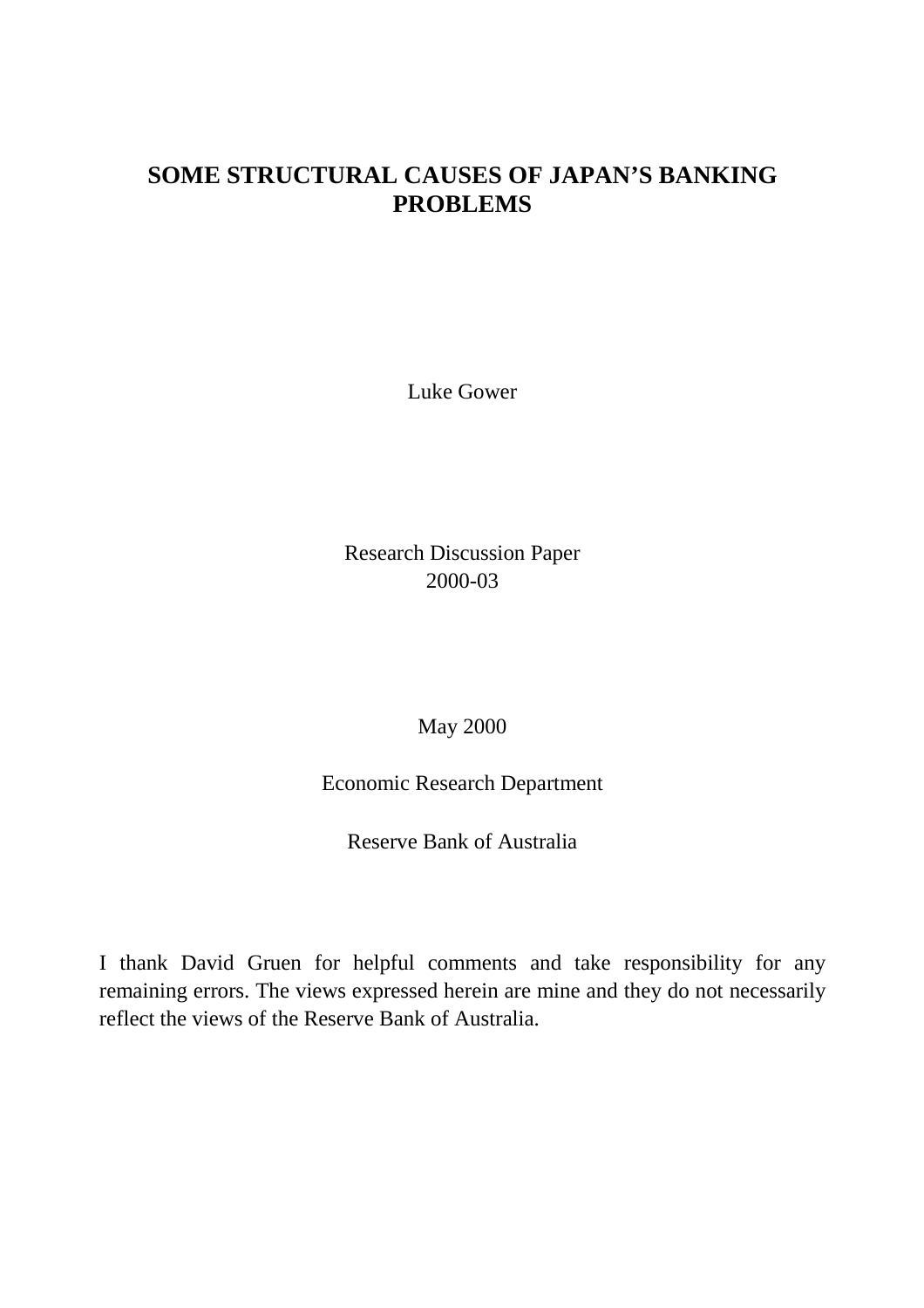#### **Abstract**

This paper reviews corporate finance literature which explains some of the long-term causes of the Japanese banking sector's poor performance in the early 1990s. It concentrates on the ideas that an adverse selection problem developed in the bank lending market during the 1980s, and that banks had strong incentives to seek out borrowers which were of lower quality and which had greater exposure to adverse movements in asset prices. Possible links between these hypotheses and the macroeconomic environment are also considered.

> JEL Classification Numbers: E44, G30 Keywords: Japanese finance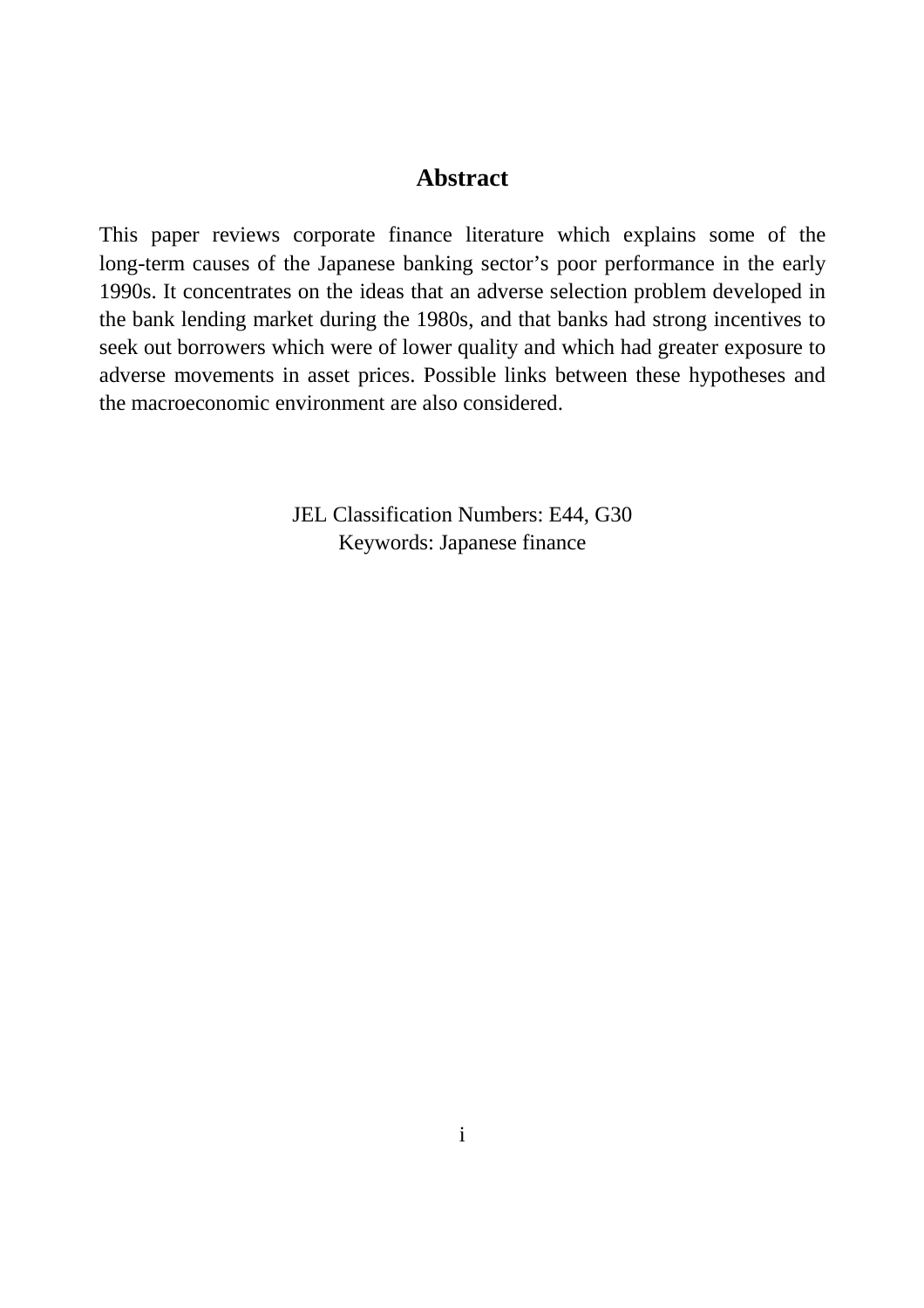# **Table of Contents**

| 1. |                           | Introduction                   |    |
|----|---------------------------|--------------------------------|----|
| 2. |                           | <b>Historical Background</b>   | 2  |
| 3. | Developments in the 1980s | 6                              |    |
|    | 3.1                       | Non-financial Corporations     | 6  |
|    | 3.2                       | The Banking Environment        | 16 |
|    | 3.3                       | <b>Moral Hazards</b>           | 28 |
|    | 3.4                       | <b>Other Regulatory Issues</b> | 30 |
| 4. | Summary                   | 31                             |    |
|    | References                |                                | 32 |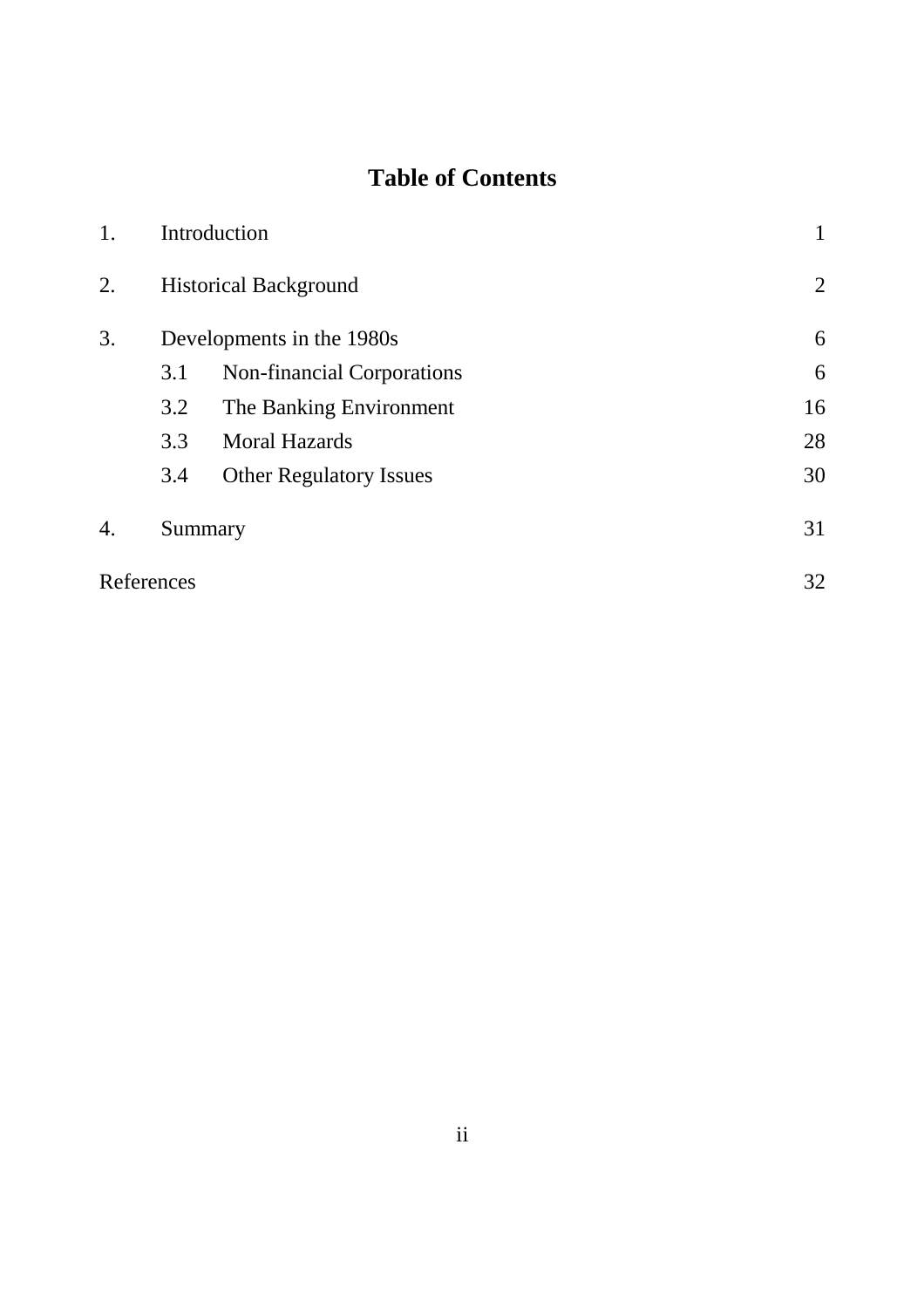# **SOME STRUCTURAL CAUSES OF JAPAN'S BANKING PROBLEMS**

#### **Luke Gower**

### **1. Introduction**

At the start of the 1990s, Japanese banks were held in reasonably high regard. There was a consensus in industrial organisation theory that they selected and monitored their industrial clients efficiently and that they met the need for corporate governance in a way that the takeover market could not. For this reason, it was widely believed that financial intermediation was one source of the productivity growth that had fuelled Japan's postwar economic expansion (Calder 1993).

By the end of the decade, those impressions had dissipated. Growth had stagnated, and in ways that reflect badly on the banks. By disrupting financial intermediation, the non-performing loans of Japanese banks have constrained investment for the better part of a decade. In 1998, they were equal to roughly 25 per cent of GDP (Lincoln 1998), and at the end of March 1999, they still constituted 12 per cent of outstanding credit exposure (OECD 1999, p 87).

Some of the longer-term causes of those problems lie in the deterioration of banks' loan portfolios which occurred during the 1980s. Over this period, banks developed large exposures to borrowers who were either very vulnerable to falling asset prices or were, for other reasons, not very creditworthy. Not only did banks accept substantial credit risk by targeting these borrowers, they apparently attenuated their monitoring and screening of them.

This paper surveys some of the literature which explains the deterioration in the quality of the banks' loan portfolios. It focuses on two hypotheses that have emerged in the corporate finance literature. The first is that capital market reform over the 1980s encouraged high-quality borrowers to secure disintermediated forms of finance, with the result that an adverse selection problem developed in the Japanese bank lending market. The second is that the simultaneous deregulation of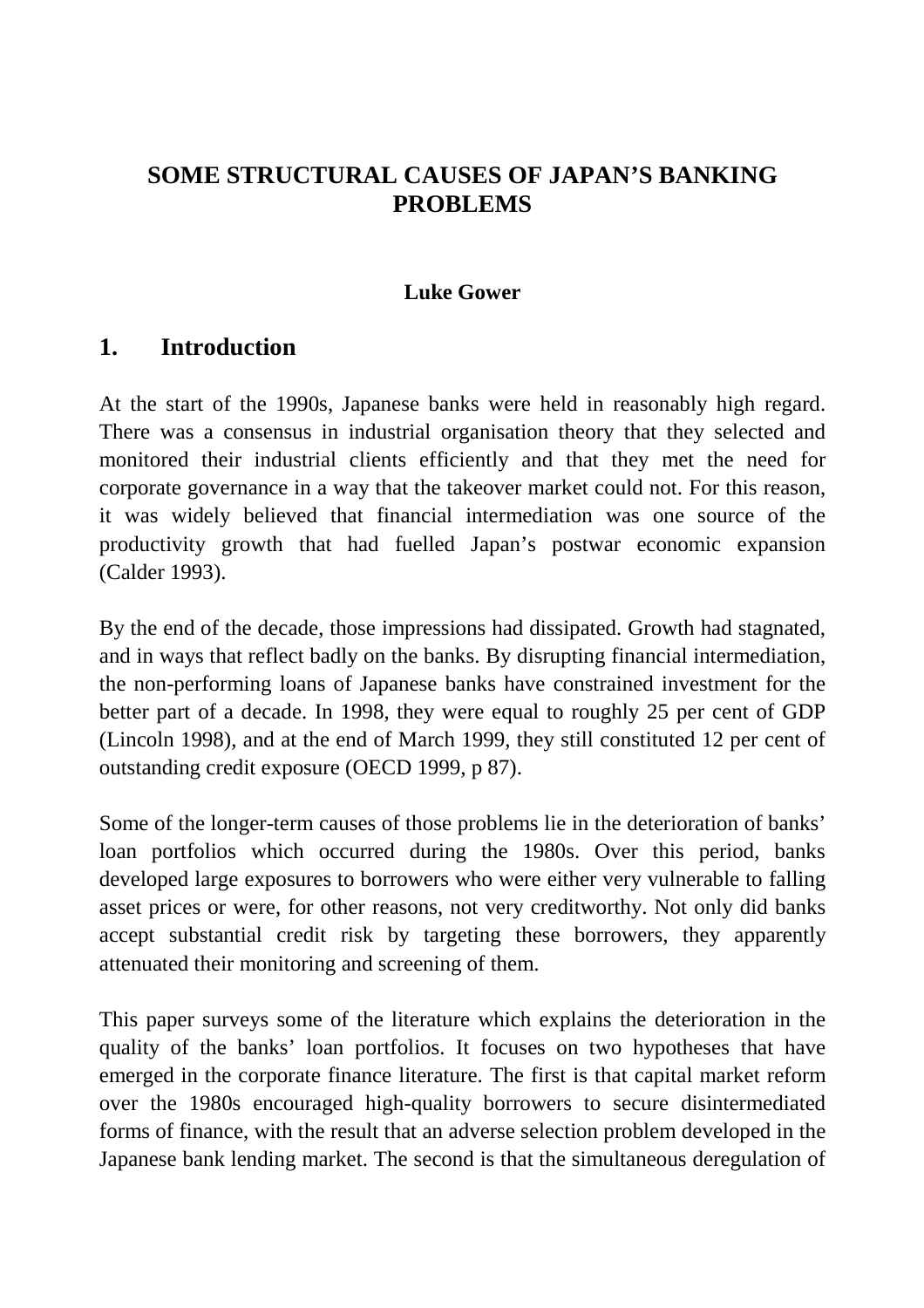the wholesale funds and retail lending markets compressed the margins of banks. Given the various safety nets in operation in Japan at the time, it was rational of the banks to respond to the reduction in their franchise values by targeting borrowers which presented greater risks but offered higher nominal rates of return. Much of the accumulated exposure of banks to firms which were vulnerable to the asset price collapse of the early 1990s can be understood in terms of these two ideas.

Macroeconomic developments inform both arguments. During the 1970s, economic growth began to slow. This required financial reform, which in turn, eventually caused some dislocation of the domestic banking system. The problems worsened in the late 1980s, as monetary policy was eased in response to falling consumer price inflation and an appreciating nominal exchange rate. This substantially eroded the franchise values of banking.

The next section presents a stylised overview of Japan's corporate finance markets prior to the 1980s. Section 3 profiles the subsequent deregulation of the system, and it reviews some of the theories which relate the changes in the corporate finance market to the changes in bank behaviour. The final section summarises the analysis.

# **2. Historical Background**

Private domestic banks have intermediated a high proportion of Japanese corporate finance throughout most of the postwar period. Data reported by Hamada and Horiuchi (1987) indicate that, on average, their loans accounted for about three-quarters of all externally sourced industrial funds between 1947 and 1972. Table 1 shows that they also managed, and continue to manage, a high proportion of household savings.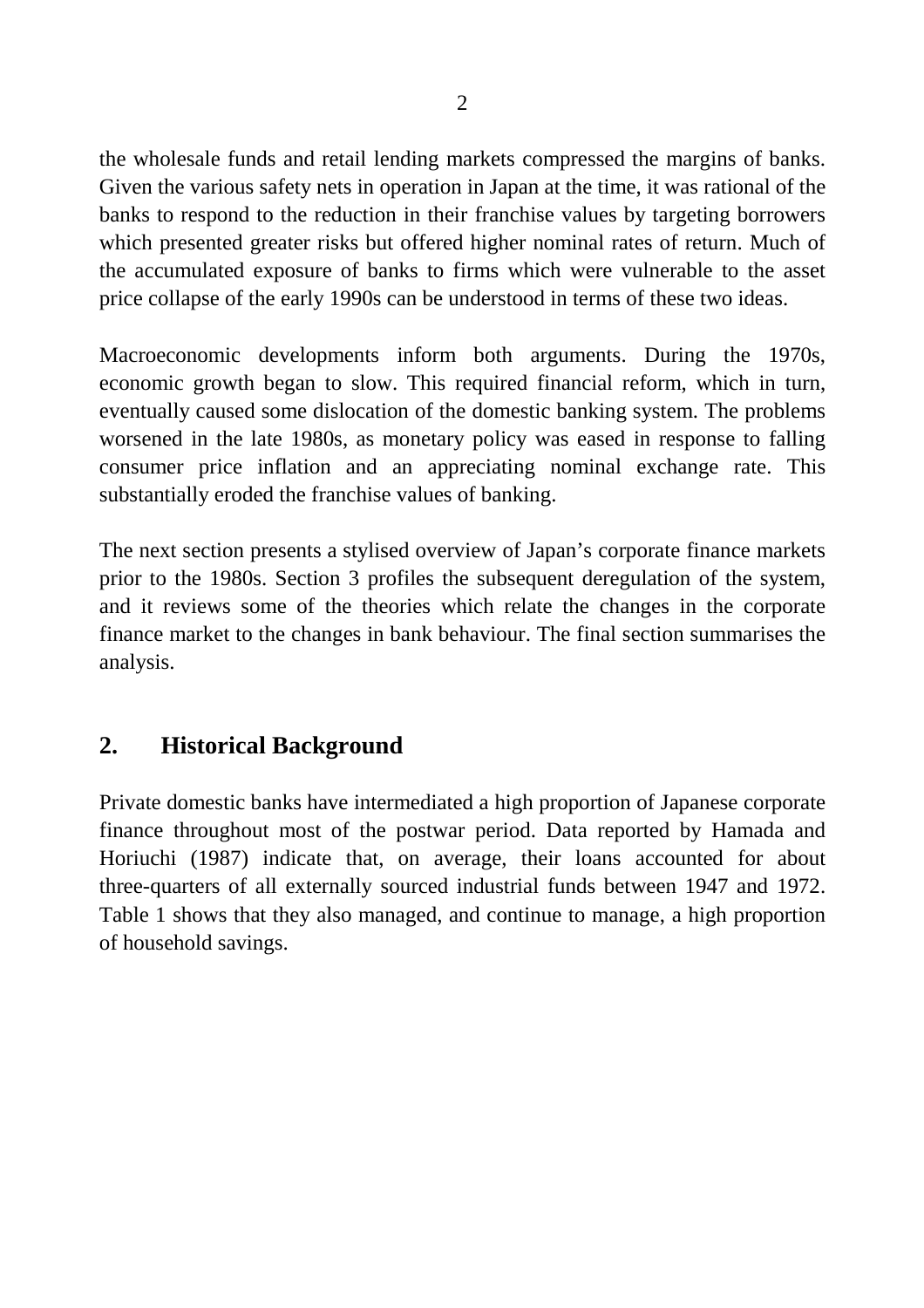|      |              | <b>Table 1: Composition of Personal Savings</b>                           | Per cent of total |               |              |           |       |
|------|--------------|---------------------------------------------------------------------------|-------------------|---------------|--------------|-----------|-------|
|      |              | Deposits and savings                                                      |                   | <b>Trusts</b> | <b>Bonds</b> | Insurance | Other |
|      | <b>Banks</b> | Post offices                                                              | Other             |               |              |           |       |
| 1977 | 28.7         | 17.9                                                                      | 21.4              | 5.9           | 9.6          | 14.6      | 1.9   |
| 1980 | 27.1         | 20.1                                                                      | 20.3              | 5.4           | 9.4          | 15.9      | 1.8   |
| 1985 | 25.8         | 21.5                                                                      | 21.7              | 5.5           | 9.3          | 15.3      | 0.9   |
| 1990 | 26.0         | 18.0                                                                      | 17.8              | 5.3           | 6.8          | 20.7      | 5.4   |
| 1995 | 24.3         | 21.9                                                                      | 16.7              | 4.6           | 4.0          | 24.8      | 3.7   |
|      |              | Source: Bank of Japan, <i>Economic Statistics Annual</i> (various issues) |                   |               |              |           |       |

Note: 'Other' deposits and savings are held at *shinkin* banks, credit co-operatives, agricultural and fishery co-operatives, and labor credit associations.

The importance of the banking system in Japanese industrial finance dates back at least to the early postwar period, when household financial wealth was low, and the diversification of risk through the stock market was prohibitively expensive. The attractions of financial intermediation in such an environment were enhanced by the (then) acute problems of maturity transformation and the need for a viable system of corporate governance (Hamada and Horiuchi 1987; Hoshi, Kashyap and Scharfstein 1993).

Financial regulation validated banks as a solution to these problems and promoted their role in both corporate finance and governance. It limited entry to the banking market, and it effectively restricted securities market access to long-term credit banks, public utilities, and a handful of manufacturers. Through a comprehensive web of regulations and through the tax structure, it also discouraged reliance on equity finance. And finally, it preserved the pre-war philosophy of financial market segmentation. Among other things, regulation partitioned rural and urban banking, commercial and trust banking, long-term and short-term financing, and it separated the various types of securities business from other forms of finance.

From the mid-1970s, aspects of this structure began to change (Table 2). Initially, borrowed capital gave way to internally generated funding as a major source of finance among larger firms. Then, during the 1980s, the declining dependence of major corporations on bank loans accelerated, as the deregulation of securities markets facilitated bond finance.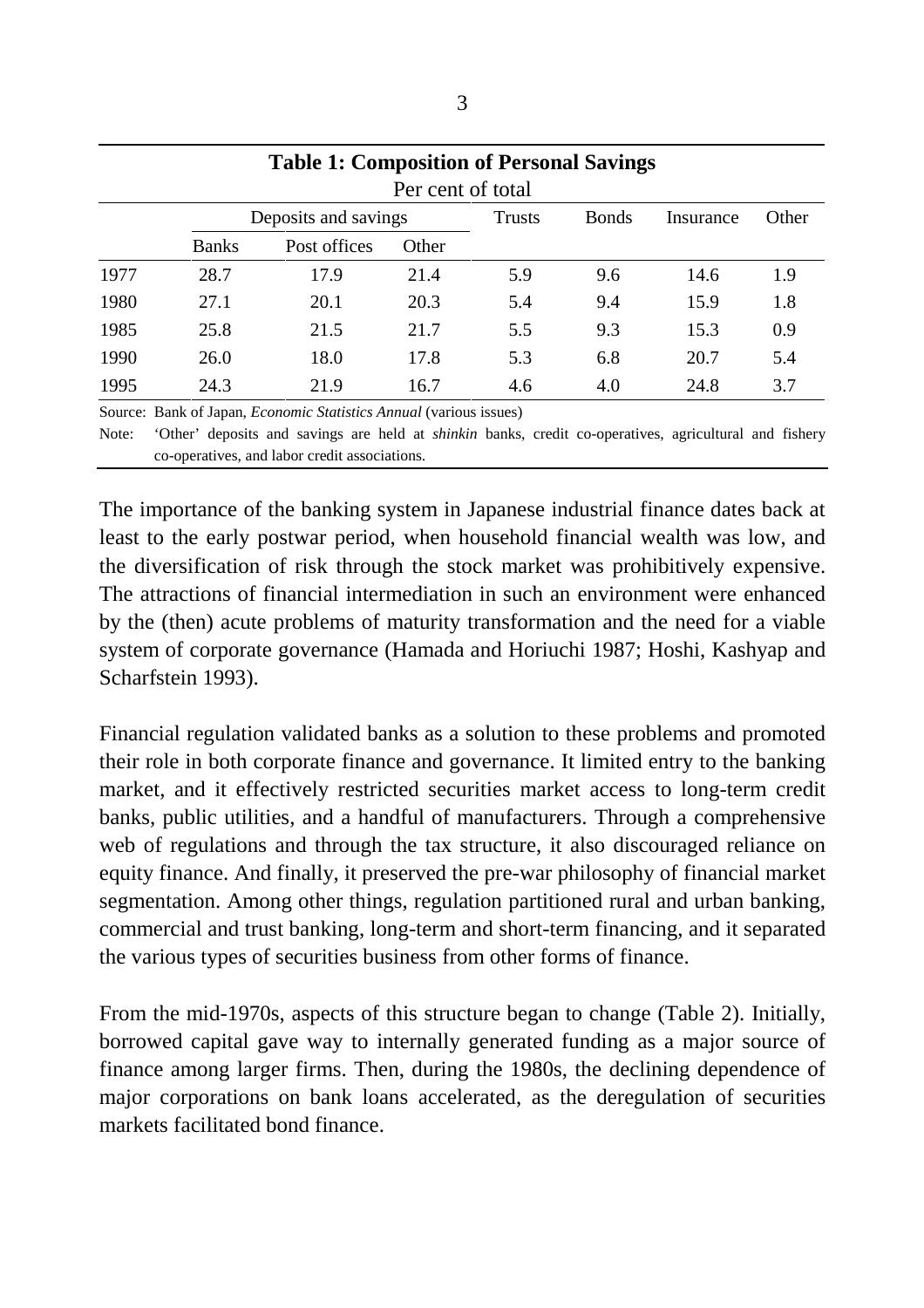| <b>Table 2: Funding of Principal Industrial Enterprises</b> |             |                  |                  |              |  |  |
|-------------------------------------------------------------|-------------|------------------|------------------|--------------|--|--|
| Per cent of total supply of funds                           |             |                  |                  |              |  |  |
| Period average                                              | Own capital | Net trade credit | Debt             |              |  |  |
|                                                             |             |                  | <b>Borrowing</b> | <b>Bonds</b> |  |  |
| 1969-1973                                                   | 41.3        | 6.0              | 47.3             | 5.4          |  |  |
| 1974-1978                                                   | 53.3        | 5.1              | 31.8             | 9.8          |  |  |
| 1979-1983                                                   | 57.5        | 4.6              | 30.3             | 7.6          |  |  |
| 1984-1988                                                   | 76.6        | $-0.1$           | 8.7              | 16.1         |  |  |
| 1989-1993                                                   | 83.8        | 0.1              | 4.3              | 11.8         |  |  |

Source: Adapted from Bank of Japan, *Economic Statistics Annual* (various issues) Notes: The criteria for inclusion in the survey have varied over time. Firms currently in the sample have a market capitalisation greater than ¥1 billion. Their number rose over the sample period from 484 in 1969 to 651 in 1993.

Patrick (1999) argues that these changes in the corporate finance environment were closely related to several macroeconomic developments that date from the 1970s. The first of these was a slowing rate of real economic growth (Figure 1). By the early 1970s, domestic investment opportunities had become somewhat scarcer, causing the retained earnings of larger corporations to rise and their financial deficits to fall (Table 2). This represented a significant threat to the market share and operating income of the banking sector, which depended heavily on interest income from loans to non-financial corporations. Banks regarded the liberalisation of their lending markets as a means of restoring their competitiveness and reasserting their market share of the total flow of funds (Cargill and Royama 1992).

Concurrent with the slowing growth rate was a steady increase in the current account surplus. When growth fell and investment declined, the current account surplus rose (Figure 1). As Argy (1987) points out, the implied capital outflows had to be accommodated with a more flexible capital account structure. This was particularly pressing for banks and larger non-financial corporations, both of which were managing larger flows of foreign exchange. As explained in more detail below, this provided the impetus for the relaxation of some capital controls, and it paved the way for deregulation of the domestic securities markets.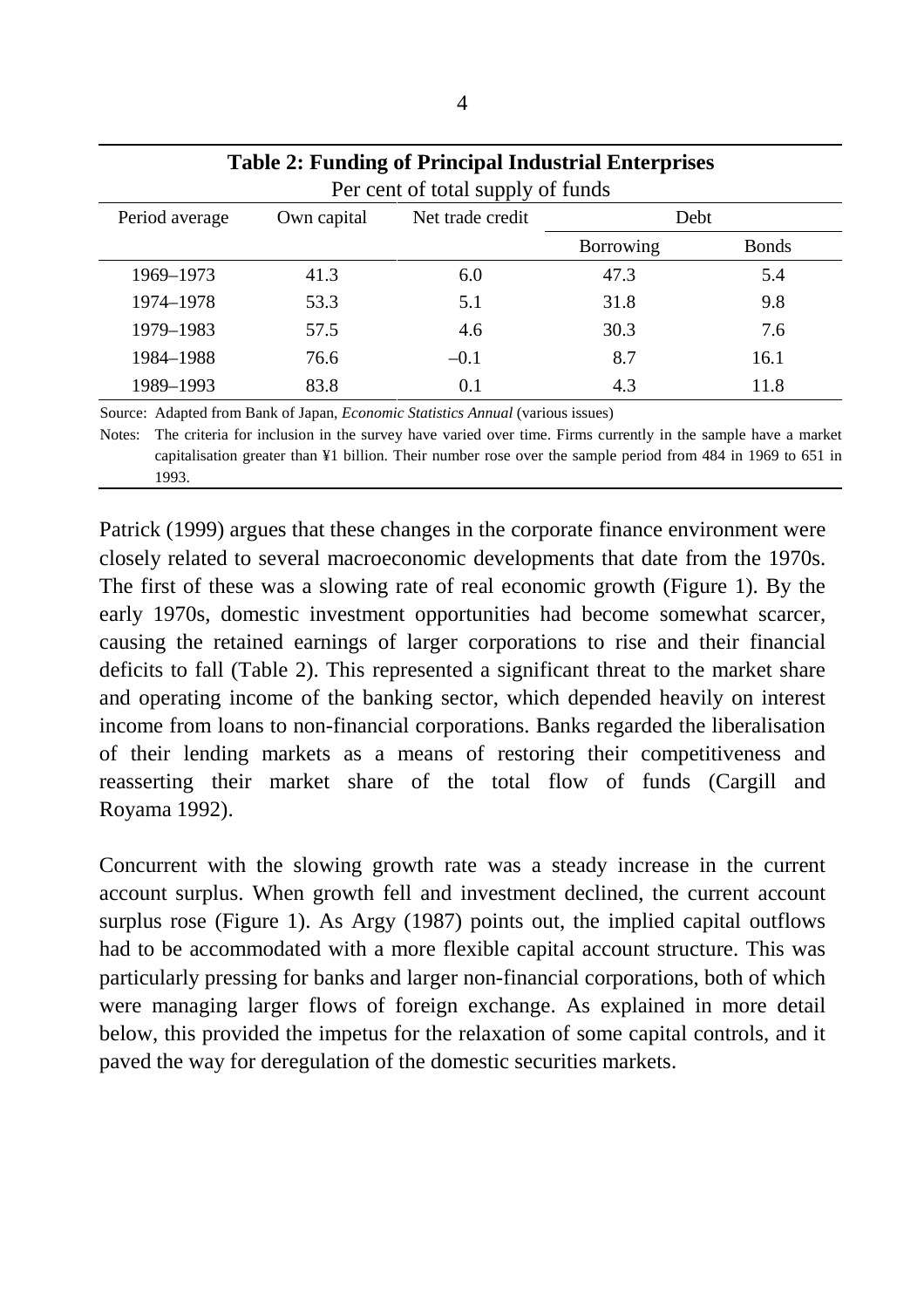

Source: Bank of Japan, *Economic Statistics Annual* (various issues)

The other important macroeconomic development of the 1970s was the sharp increase in public sector indebtedness. In the late 1960s and early 1970s, the Japanese government increased public works expenditure significantly. Shortly afterwards, non-discretionary expenditure also increased, as Japan encountered what was then its most serious postwar recession. The combined effect of these processes was a large increase in public sector debt. The deficit of the total public sector increased from one per cent of GDP in 1970 to 7.3 per cent in 1975. The Bank of Japan monetised little of the debt, and so private sector bond holdings increased substantially.

At this time, government bonds were effectively allocated to a syndicate of banks on terms that were set by the Ministry of Finance. The increase in their issuance, coupled with a rise in inflation, squeezed banks' real margins and led to lobbying for the development of more effective secondary markets: a demand to which the government acquiesced. Before 1977, fewer than five per cent of national bonds were sold on the Tokyo secondary market; by 1982, that ratio had risen to 62 per cent (Hamada and Horiuchi 1987, p 28).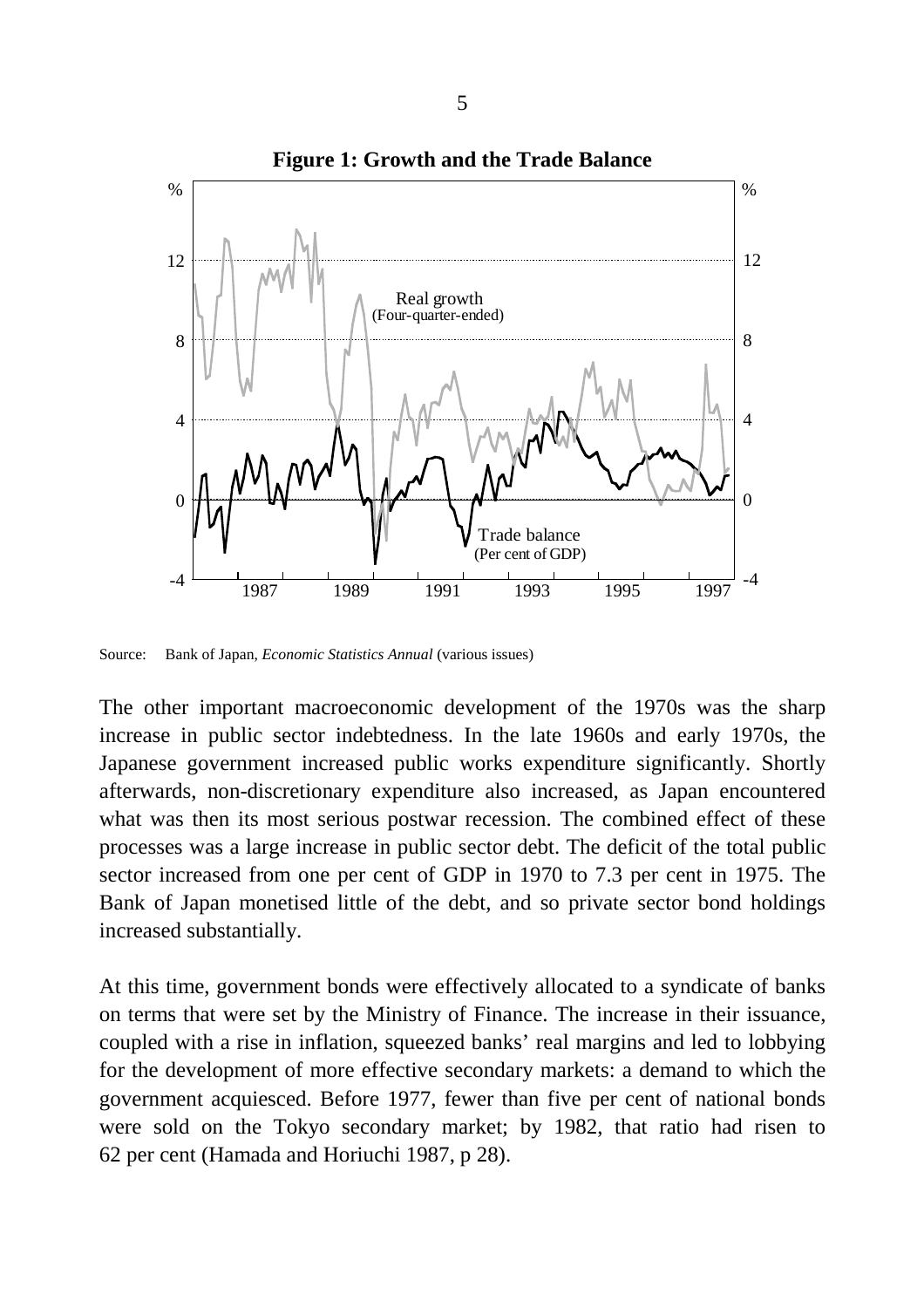The liberalisation of the government bond market proved contagious, forcing the creation of a market in negotiable certificates of deposit in 1979 and the eventual liberalisation of the money markets. Partial liberalisation of government bond trading in 1977 had caused a marked increase in the size of the *gensaki* market for short-term repurchase agreements in government bonds, and this produced a significant change in the wholesale funds market. Faced with a loss of market share, banks lobbied (again successfully) for the progressive liberalisation of alternative money market and deposit instruments.

And so, by the late 1970s, Japan's autarkic and regulated corporate financial system had come under considerable pressure from some lasting and significant macroeconomic changes. By the end of the decade, the banks – whose interests the system had been designed to protect – were pressing for reform.

# **3. Developments in the 1980s**

By the mid-1980s, financial reform was proceeding on several fronts. Interest rates were being more competitively determined, and markets in foreign exchange, government bonds and other securities were at various stages of deregulation. These changes in the corporate finance environment would eventually lead to some distancing of banks and high quality borrowers, and that would in turn eventually force the banks to lend to firms which were to become primary sources of the non-performing loans problem several years later. We begin by considering these developments from the perspective of major non-financial corporations.

### **3.1 Non-financial Corporations**

As a result of the securitisation process and the greater accessibility of internally generated funds, banks lost many of their better clients and were forced to price loans more competitively for a high proportion of the remainder. Consider the process of securitisation first. This gathered speed from 1980, and by 1994, the largest Japanese firms were undertaking up to 80 per cent of their borrowing directly in local and offshore markets (OECD 1996, p 177).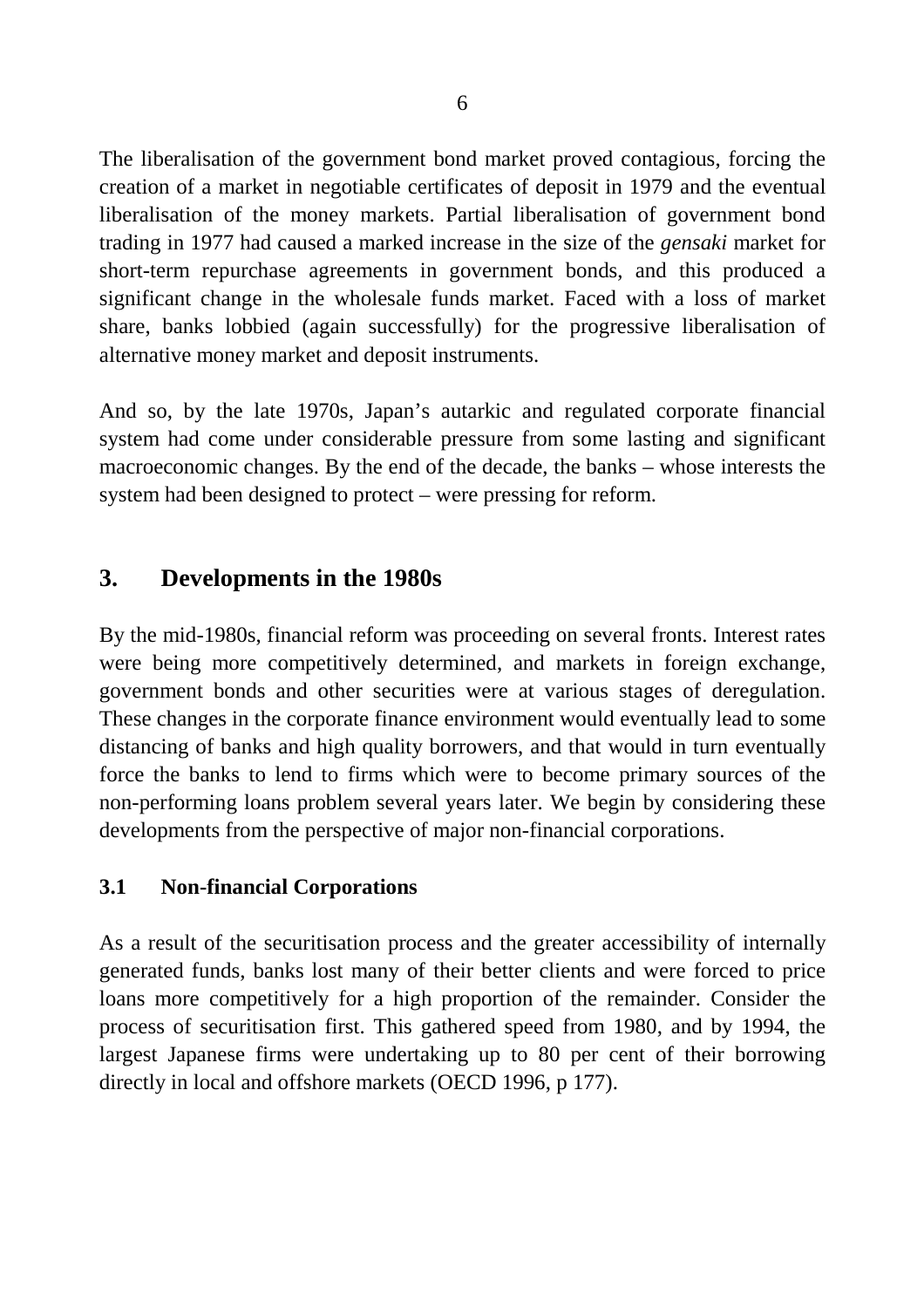Much of the issuance took place offshore, since the 1980 reform of the Foreign Exchange and Trade Control Law had dramatically facilitated securitised borrowing in foreign markets. It was cheaper, administratively easier, and subject to more permissive eligibility and collateral requirements than domestic issuance. It was also a cost effective means of meeting the growing appetite of Japanese investors for equity (see below), since transactions involving convertible and warrant bonds attracted lower tax than those involving equity issued in the domestic market.1 As a result, offshore issuance by Japanese resident corporations increased by a factor of 16 between 1980 and 1989, while new issuance in the domestic market increased by a factor of only five (Figure 2).



Source: Bank of Japan, *Economic Statistics Annual* (various issues)

 $\overline{a}$ 

One effect of the deregulation of offshore markets was to accelerate the liberalisation of domestic markets. In order to compete with the newly liberalised foreign markets, the banking cartel which controlled domestic bond issues relaxed

<sup>1</sup> Warrant and convertible bonds confer on the purchaser of the bond an entitlement to stocks in the firm under pre-specified conditions. They are effectively two closely related types of long-term call option.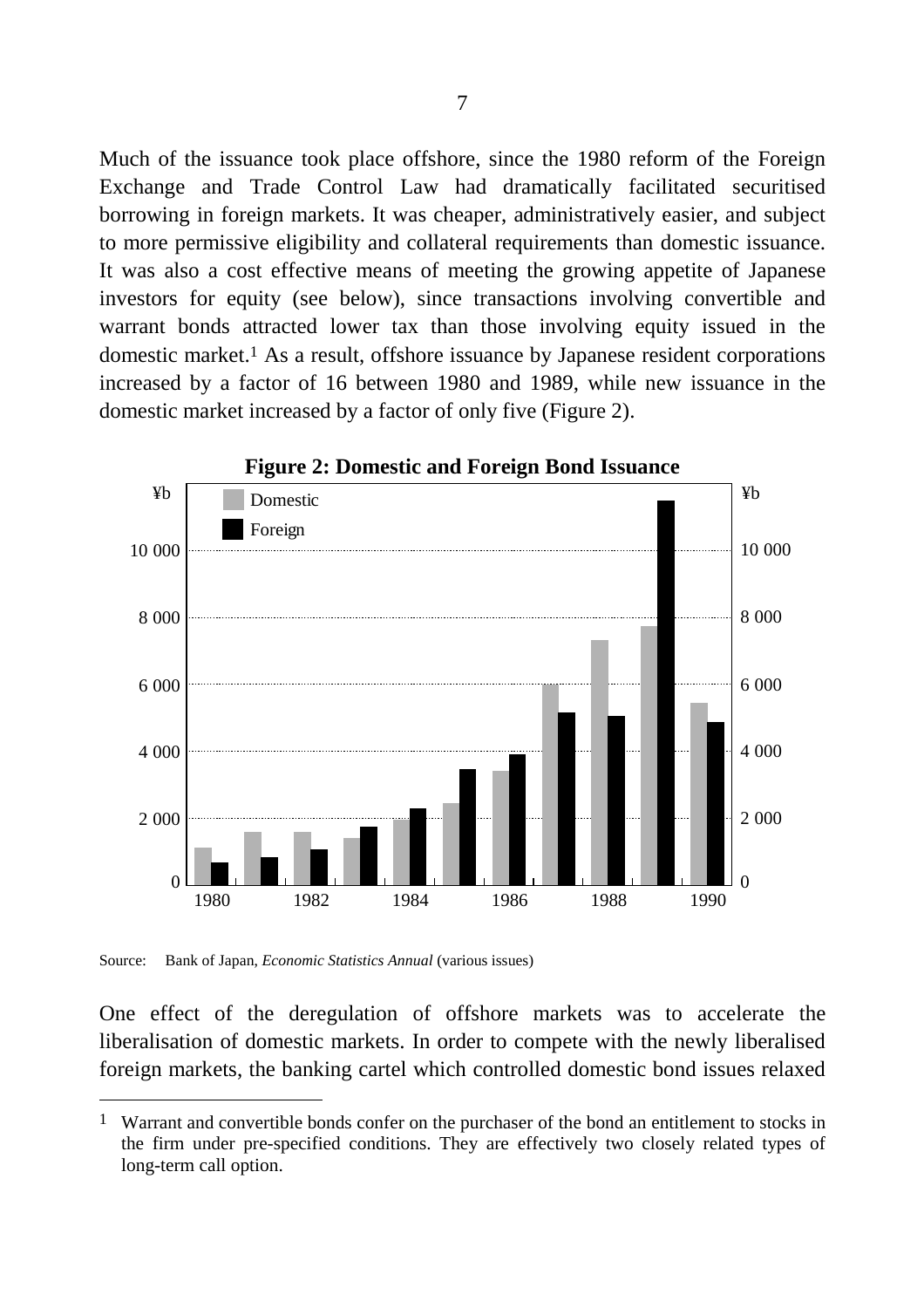both its fee structure and its collateral requirements throughout the decade. Between 1979 and 1989, collateral requirements on unsecured domestic straight and convertible debt were eased to the extent that the number of companies eligible to issue unsecured straight bonds rose from 2 to 300, while the number eligible to issue unsecured convertible debt rose from 2 to 500.

Much of the securitisation that took place in both foreign and domestic markets was equity-related (Figure 3). In fact, as Figure 4 shows, equity-related debt displaced direct equity placements as a source of securitisation fairly early in the decade, and in 1989, firms listed on the Tokyo Stock Exchange raised more finance through foreign issues of warrant bonds than they did through direct equity raisings.



**Figure 3: Composition of Total New Bond Issues**

Source: Bank of Japan, *Economics Statistics Annual* (various issues)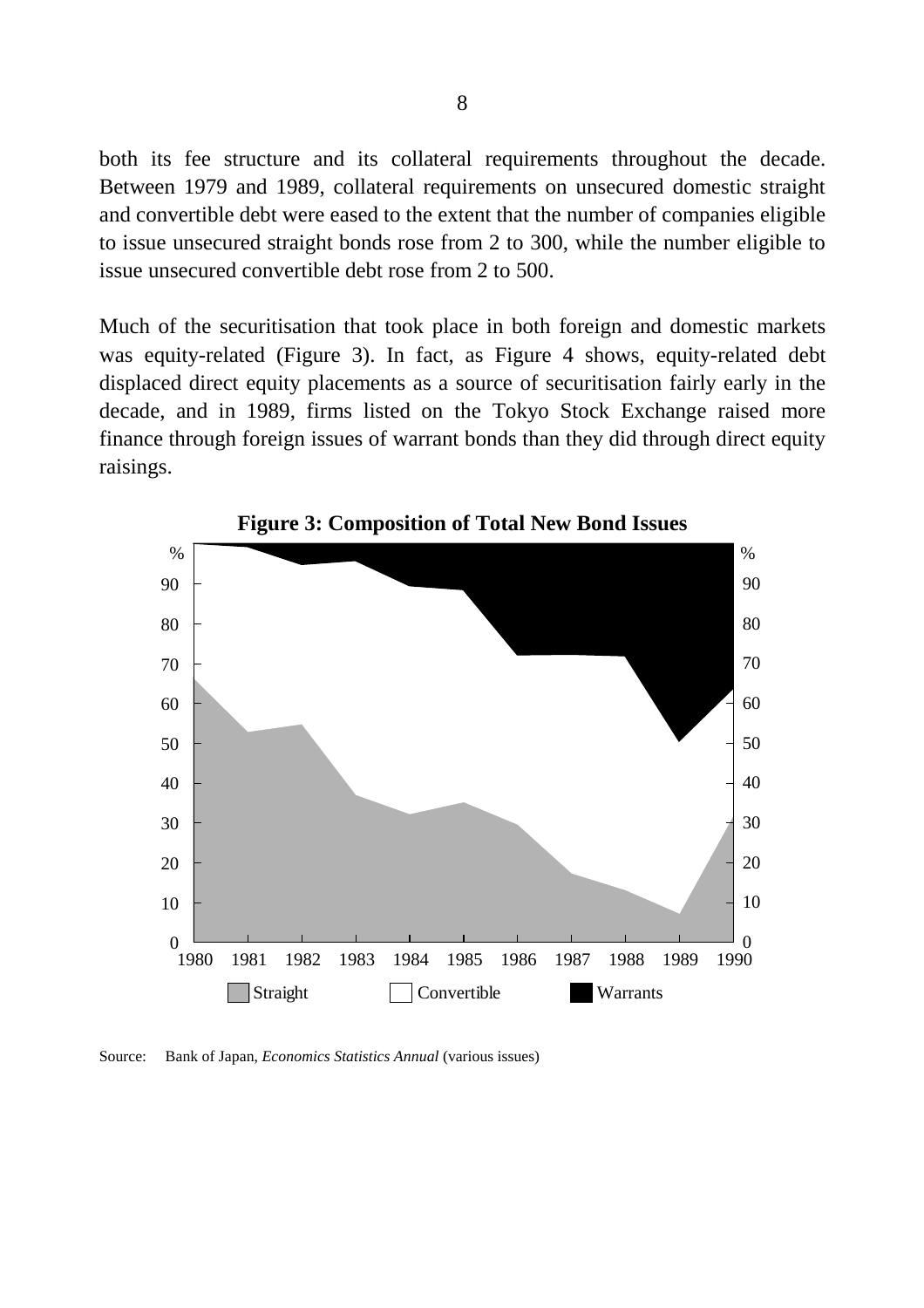

Source: Bank of Japan, *Economic Statistics Annual* (various issues)

Of itself, securitisation would not necessarily have implied a great decrease in firms' dependence on banks for funding. Early in the postwar period, banks were compelled to hold most of the bonds that were issued by the corporate sector and so the substitution of bank debt for securitised borrowing by non-financial corporations did not threaten the market share of banks in lending markets (Figure 5). However, this policy was gradually relaxed, and so when securitisation began in earnest, bond issuing non-financial firms became much less dependent on banks for their financing needs.

Rising levels of retained earnings were another means by which larger and better non-financial corporations were able to distance themselves from their banks. After several decades of consistent postwar growth, Japan's major corporations had developed large stocks of internal funds from which to finance their investments. Although, as Table 2 shows, this was obvious in the case of large firms, it seems to have been true of the corporate sector more broadly. The Economic Planning Agency (1992) reports that retained earnings as a proportion of total funding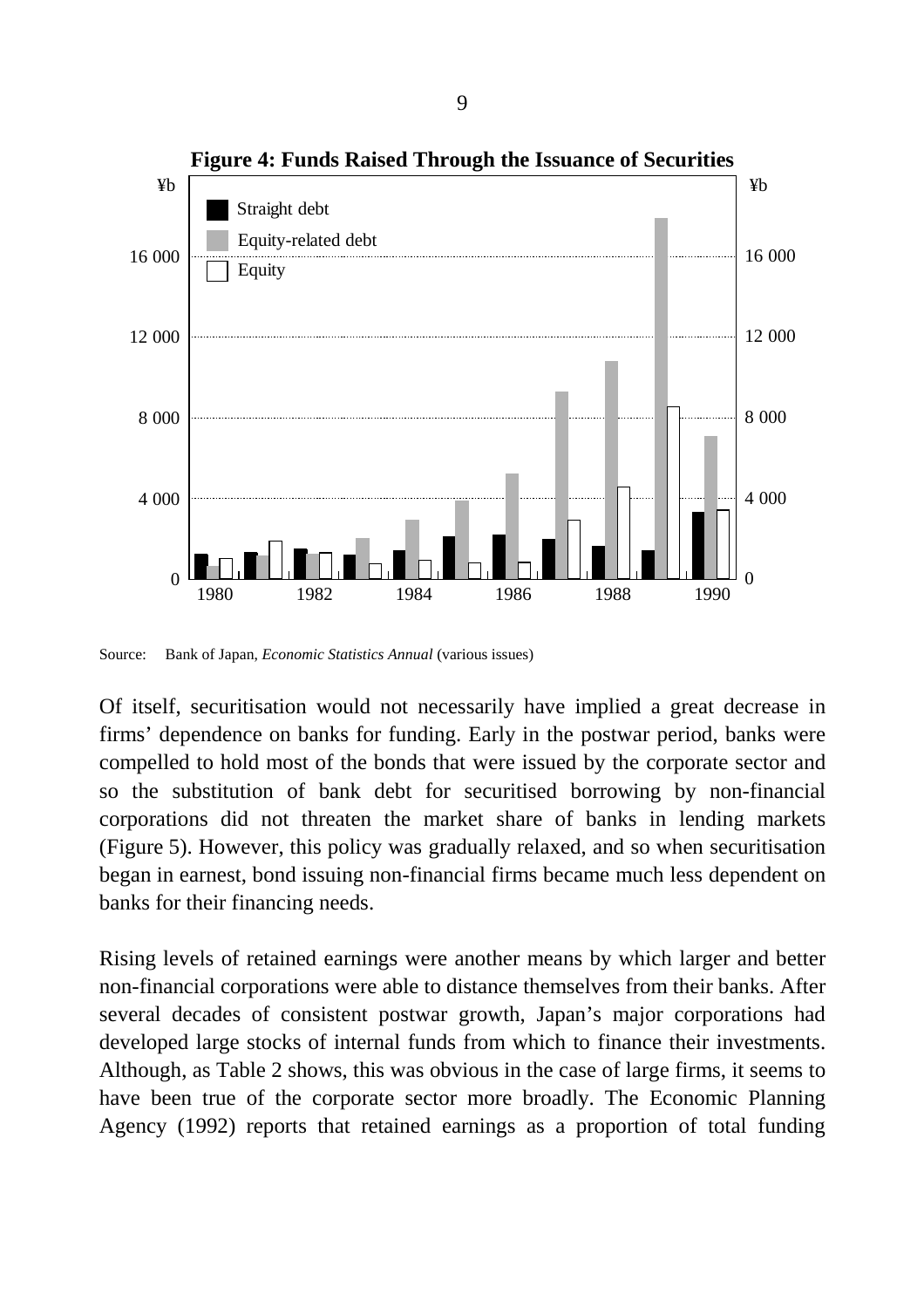

**Figure 5: Proportion of Domestically Issued Bonds Held by Banks**

Source: Aoki, Patrick and Sheard (1994)

increased from an average of 39.4 per cent in 1962–1964 to 52.3 per cent in the interval 1985–1989. A similar trend is reflected in the ratio of corporate financial assets to liabilities. For principal (non-financial) enterprises, this climbed from 51 per cent to about 80 per cent between 1972 and 1989. Indeed, for large scale manufacturers, the ratio had moved above one by 1988, and it climbed as high as 1.9 for two of the largest manufacturing enterprises (Bank of Japan 1991c).

Of the two comparatively new sources of corporate funding, retained earnings is the easier to understand, since internally generated earnings are usually a firm's cheapest source of finance. By contrast, the rising ratio of securitised finance to bank debt is more puzzling. In the early 1990s, much extant theory and evidence suggested that bank finance in Japan, more than elsewhere, minimised the agency cost of finance. The long-term relationship banking that had been a hallmark of financing patterns was thought to be a particularly effective means of dissolving informational asymmetries between borrowers and lenders (Hodder 1991; Hodder and Tschoegl 1985; Prowse 1992 and Lichtenberg and Pushner 1994). Partly because of this, it was also widely believed that bank finance relaxed a firm's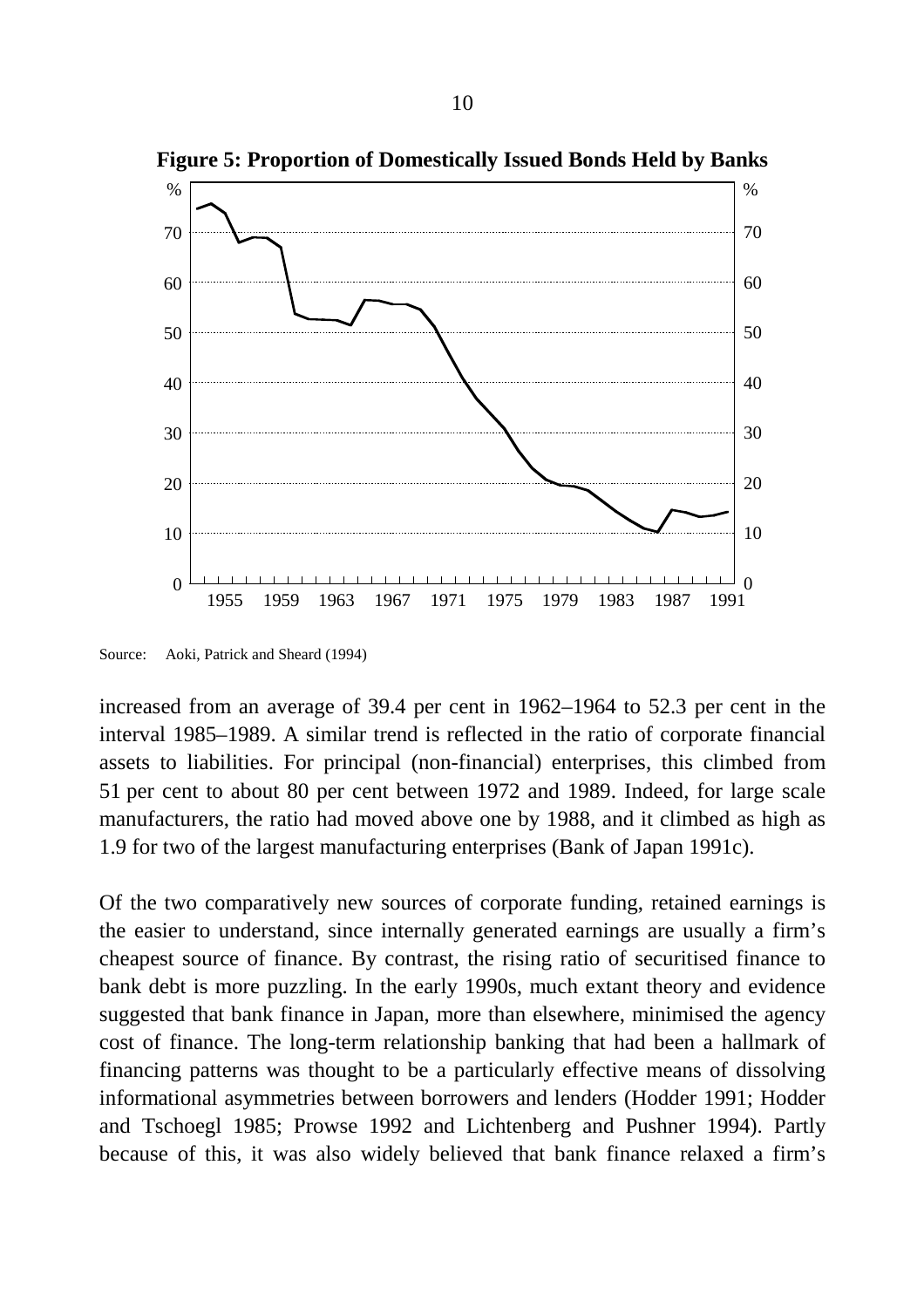liquidity constraints (Hoshi *et al* 1991; Gerlach 1992). In the light of those findings, the growing preference of large firms for securitised finance over bank debt was something of a puzzle.

Drawing on earlier work by Caves and Uekusa (1976), Weinstein and Yafeh (1998) develop a possible solution. They argue that, contrary to appearances, Japan's pre-deregulation system of finance raised, rather than lowered, the agency costs of debt, and that non-financial firms only maintained close relations with banks in order to overcome credit rationing problems.2 Their model emphasises that banks are able to control the behaviour of their borrowers, since they usually have equity positions in those firms.3 Because they are typically more exposed to firms as creditors than as shareholders, banks will raise the capital intensity (and leverage) of their client firms beyond levels consistent with profit maximisation.4 Non-bank shareholders may prefer lower leverage and capital intensive production but, in a credit-rationed system, they will be able to assert that preference only when non-bank forms of credit are accessible. In support of this argument, Weinstein and Yafeh present evidence to suggest that the capital costs of firms which have a heavy dependence on bank debt declined more substantially than the costs of other firms after capital market liberalisation.

An alternative perspective on securitisation is that the agency problems which motivated a dependence on bank debt in the early postwar years had eased by the 1980s. In somewhat unorthodox fashion, Diamond (1991) has argued that disintermediated debt should be most profitable for firms which have sound reputations. This is mainly because the holders of securitised debt do not monitor their investments. They may therefore charge a lower rental price of capital than banks, but they will make funds available only to well collateralised and highly profitable borrowers. Such borrowers would have been scarce in Japan shortly after the Pacific War (Hamada and Horiuchi 1987), but they would certainly have been abundant after several decades of rapid growth. Disintermediated debt would

<sup>2</sup> Frankel (1991) makes a similar point.

<sup>&</sup>lt;sup>3</sup> Two points are pertinent here. First, Japanese corporate law allows banks to be both creditors and shareholders of their clients, subject to certain limits. Second, there is a very large literature which affirms that Japanese banks do indeed strongly influence the affairs of their client firms. See, for example, the contributions in Aoki *et al* (1994).

<sup>4</sup> A similar point is made by Aoki (1984).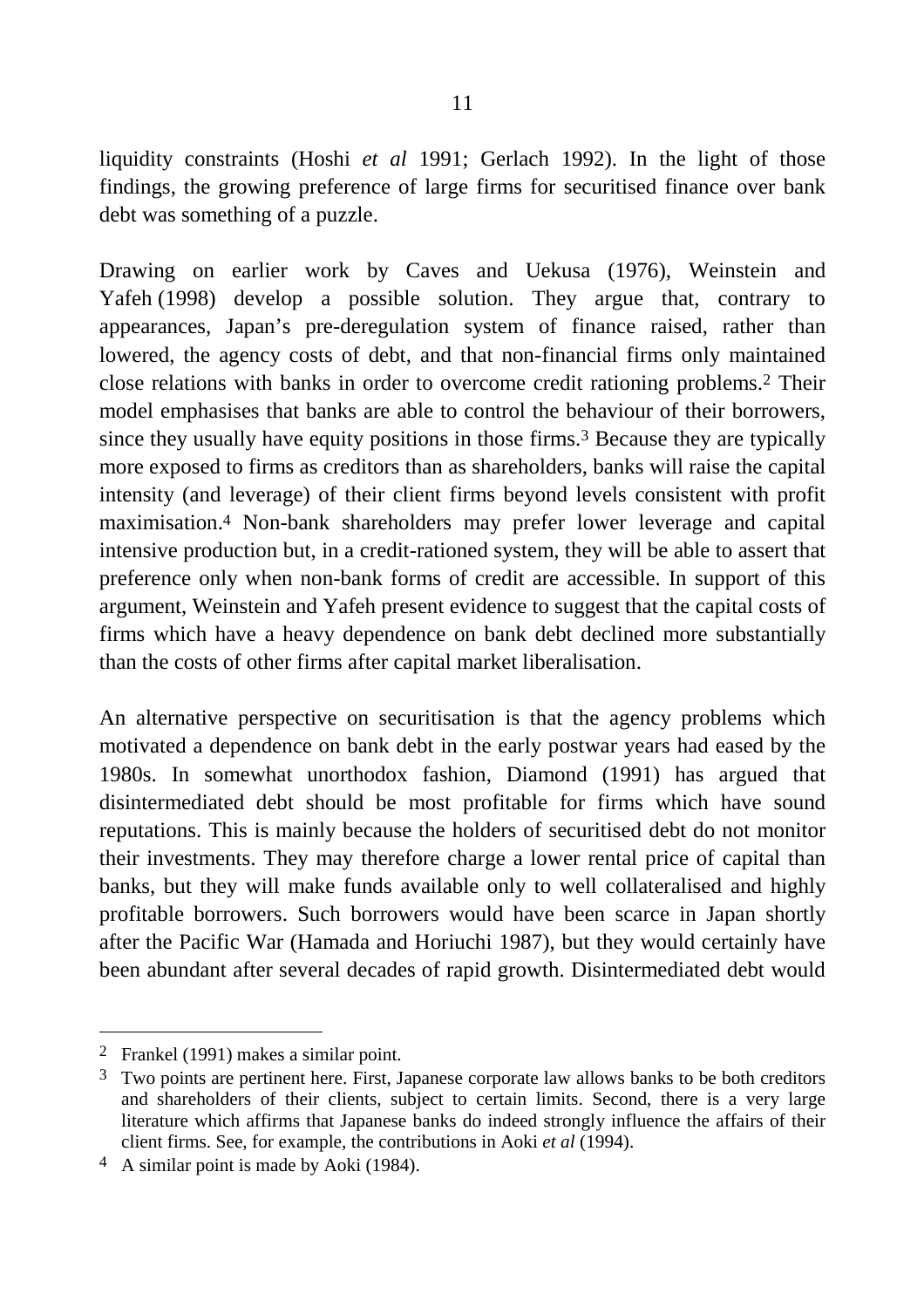therefore have become prevalent, regardless of the degree of competition in the bank lending market.

Several empirical studies have confirmed the importance of borrower characteristics as factors driving securitisation in Japan. For example, Hoshi *et al* (1993) adapt Diamond's model to explore a non-financial firm's choice between intermediated and securitised debt, and they show that more profitable and better collateralised firms will tend to prefer the latter.

Anderson and Makhija (1999) have recently reported similar results, although their analysis places greater emphasis on the relationship between a firm's growth prospects and its capital structure. Following Myers (1977), Anderson and Makhija reason that firms with high growth potential depend on managerial discretion for the realisation of their value. For these firms, (monitored) bank debt is cheaper because corporate bond holders – who lack the technology for monitoring their investments – are very exposed to the risk of managerial delinquency. In contrast, firms with low growth prospects and large stocks of existing physical assets have substantial collateral, and so their bond holders are well insured against delinquent management. For these firms, disintermediated debt may well be cheaper because it does not attract a monitoring premium. Securitised debt should therefore be more prevalent among well collateralised, and slowly growing, firms. Anderson and Makhija find this to be the case in Japan.

Another factor which may have encouraged securitisation is the monetary ease of the latter 1980s. In response to sharp yen appreciation and subdued consumer price inflation, monetary policy was eased from early 1986, and in February 1987, the official discount rate reached what was then an historical low of 2.5 per cent (Figure 6). It held this level until mid-1989, by which time consumer price inflation had begun to rise.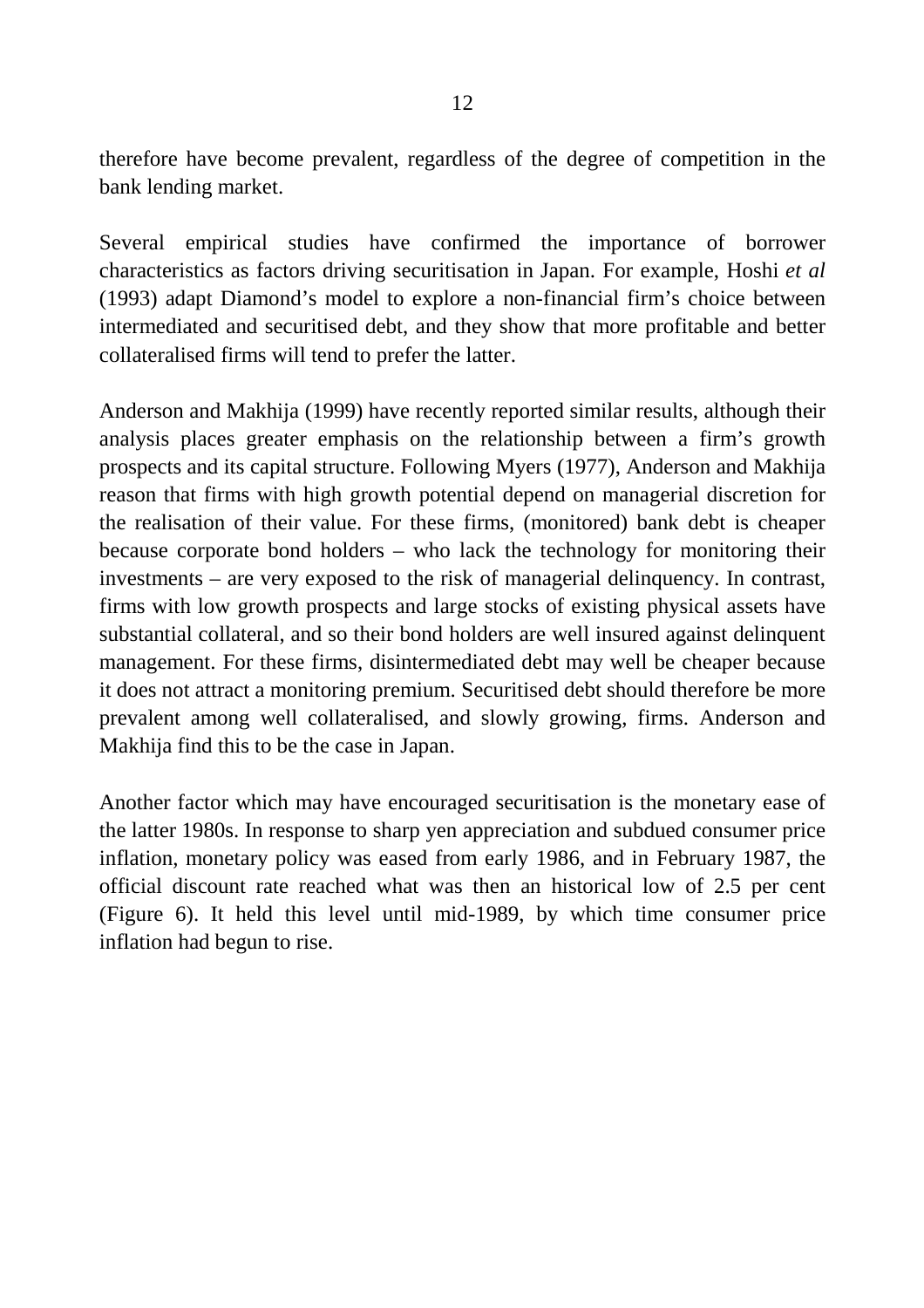

**Figure 6: Official Interest Rates, Exchange Rates and Inflation**

The lower interest rates could have contributed to the changed financing patterns in several ways. First, they could have mitigated the agency problems associated with disintermediated debt. Diamond (1991) makes the somewhat unorthodox point that direct finance will become more prevalent as real interest rates fall. This is because a fall in real interest rates lowers a manager's discount rate and increases the present value of his\her reputation. Consequently, managers become more trustworthy at low levels of real interest rates, and the agency problems that inhibit disintermediated debt become less severe. As a result, a higher proportion of good firms would have been in a position to securitise their debt once the general level of interest rates began to fall.

A second channel through which monetary ease may have fuelled securitisation is through stock prices. Japanese stock prices rose sharply over the late 1980s, possibly because of a contemporaneous rise in the value of land held by corporations (Figure 7). But whatever its cause, the rise in share prices, coupled with expectations of further increases, greatly reduced the costs of issuing debt that was equity-related.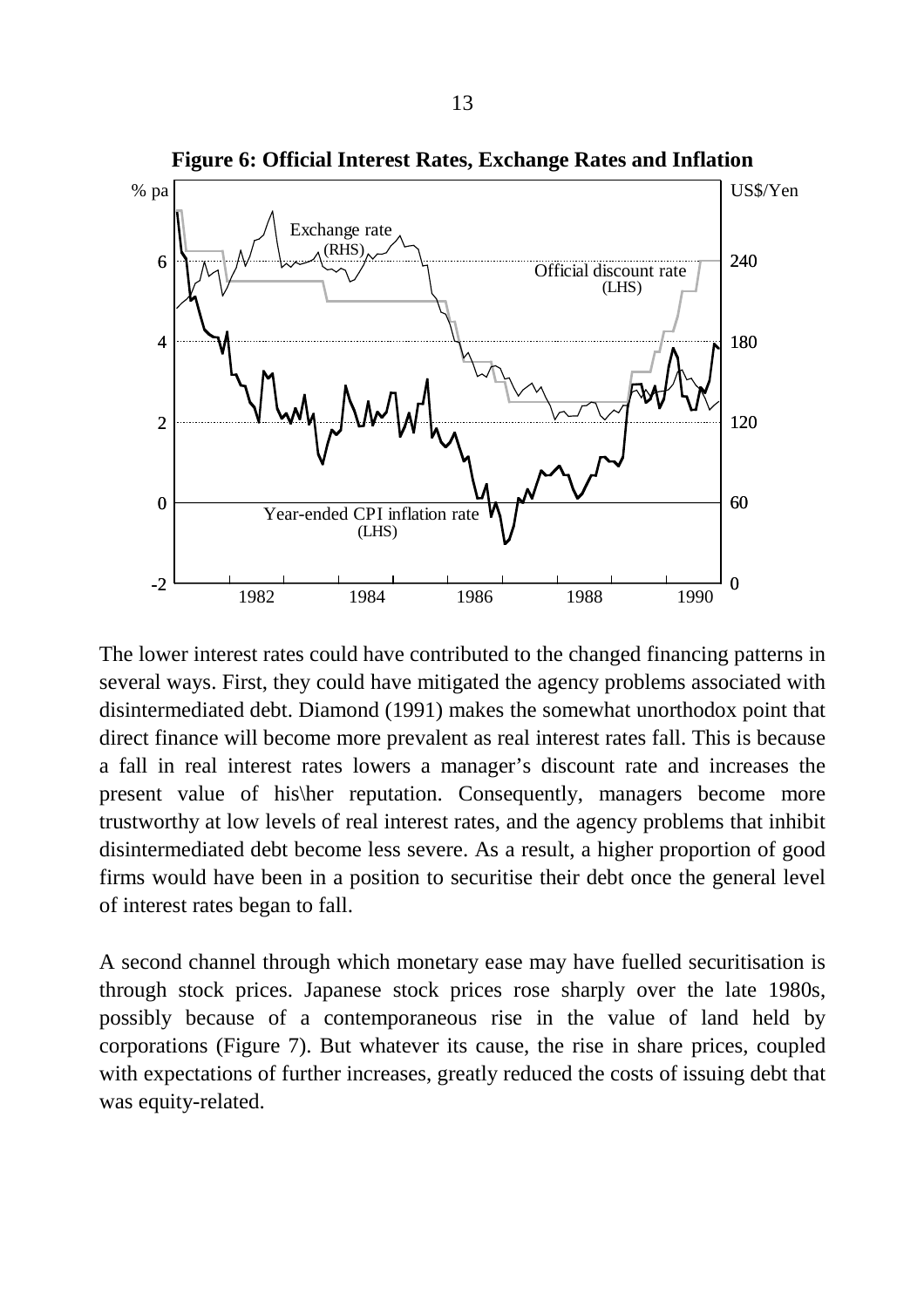

**Figure 7: Japanese Land and Stock Prices**

Source: Bank of Japan, *Economic Statistics Annual* (various issues) Notes: The land price is a year-end observation of the land price index for Japan's six largest cities;  $1990 = 100$ .

Besides being cheap, equity-related debt may have satisfied certain narrow managerial interests in borrowing firms. Horiuchi (1994) reasons that many Japanese managers preferred the newly accessible equity-related debt instruments because they generated more free cash flow for the consumption of managerial perquisites. As asset prices rose, the securitisation of debt became more attractive, not only because it was cheaper, but because it conferred greater autonomy on the managers of non-financial firms.5

Yet another theory emphasises the corporate groups (*keiretsu*) for which Japan has become renowned. Many models of Japanese corporate behaviour downplay the importance of one-to-one relations between a firm and its bank in the determination of bank loan pricing and capital structure. Instead they emphasise the implicit relationships among non-financial firms as determinants of corporate capital structure. In some of the more mainstream theories dealing with these

<sup>5</sup> See also Bank of Japan (1993b, p 3).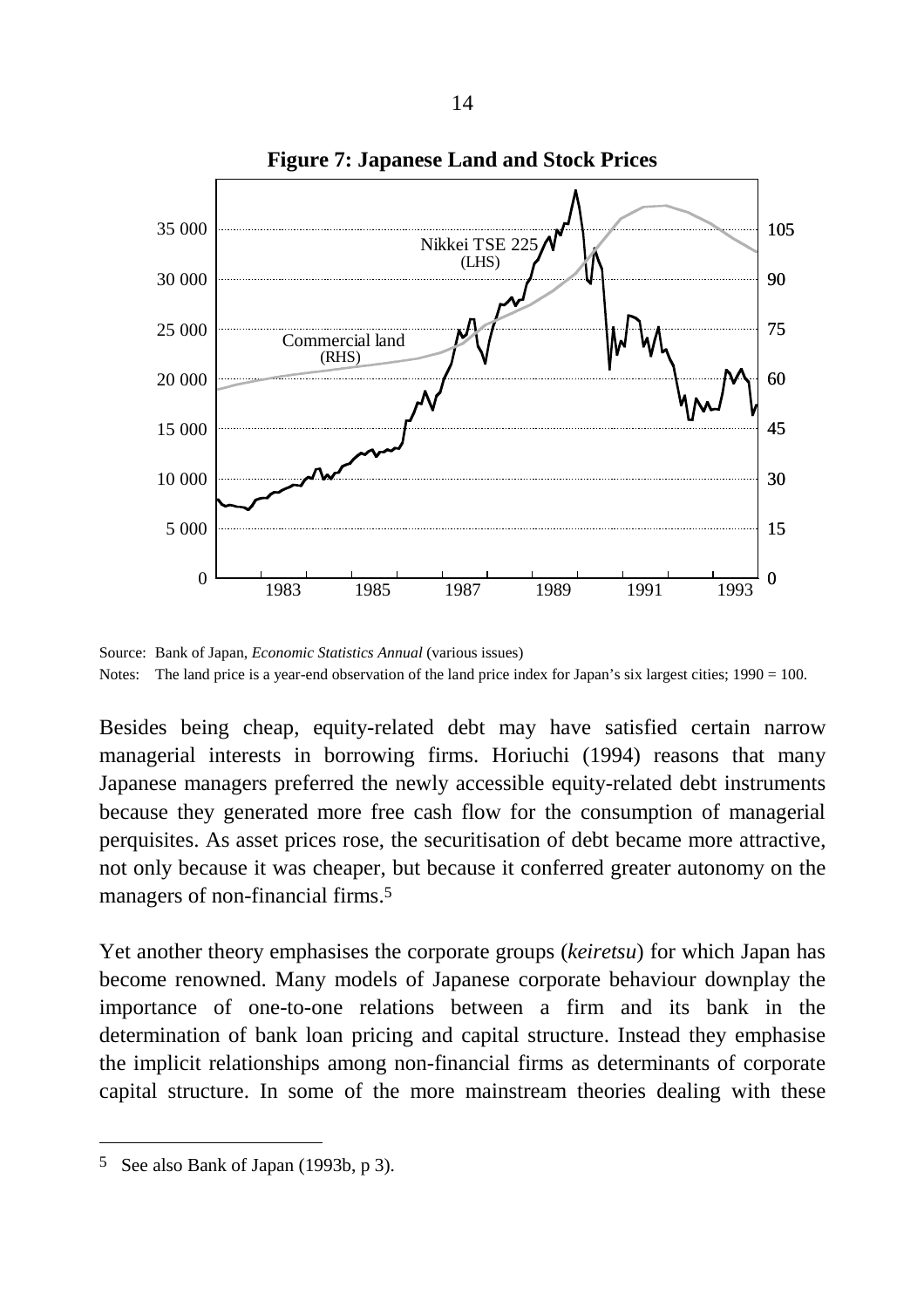relationships, there are clear reasons for which firms might securitise their debt once given the opportunity to do so.

Nakatani's (1984) model is a case in point. Nakatani defines membership of a *keiretsu* partly by a degree of dependence on shared group financial institutions. In this 'hub and spokes' conception of the relationship between banks and their borrowers, corporate governance is the outcome of a risk sharing process, to which the more conventional agency arrangement connecting banks, borrowers and depositors is subordinate. Each firm in the group borrows a high proportion of its funds from group financial institutions, paying a premium on its borrowing in normal states, in the expectation of support from the group financial institutions in the event of financial distress. When membership of the group is diverse and when opportunities for finance outside it are scarce, the mechanism operates like an insurance network. Evidence that group-affiliated firms exhibit lower but more stable profitability than independent firms is often interpreted as evidence in favour of this hypothesis.

Implicit in Ramseyer's (1994) critique of this framework are several reasons for which it would not operate in deregulated capital markets. In particular, if each firm in a group has private information about its own prospects, then access to non-group finance will destabilise the network. Better firms will securitise their debt, since the premium they are charged on their group borrowing is actuarially unfair. The most plausible outcome is a separating equilibrium in which group-based risk sharing only takes place among those firms whose public reputations are too poor to allow securitisation. In this case, self-selection by borrowers leads to a deterioration in the average quality of bank borrowers, independently of the banks' own monitoring and screening efforts. Once again, this is broadly consistent with the evidence of Hoshi *et al* (1993) and of Anderson and Makhija (1999).

To summarise, many non-financial firms accepted new opportunities for reducing their dependence on bank debt during the 1980s. For a number of reasons, the incentives were strongest among high quality firms. Firms of lower creditworthiness were forced to maintain a relatively greater dependence on bank finance, and so banks became increasingly subject to an adverse selection problem in their lending markets.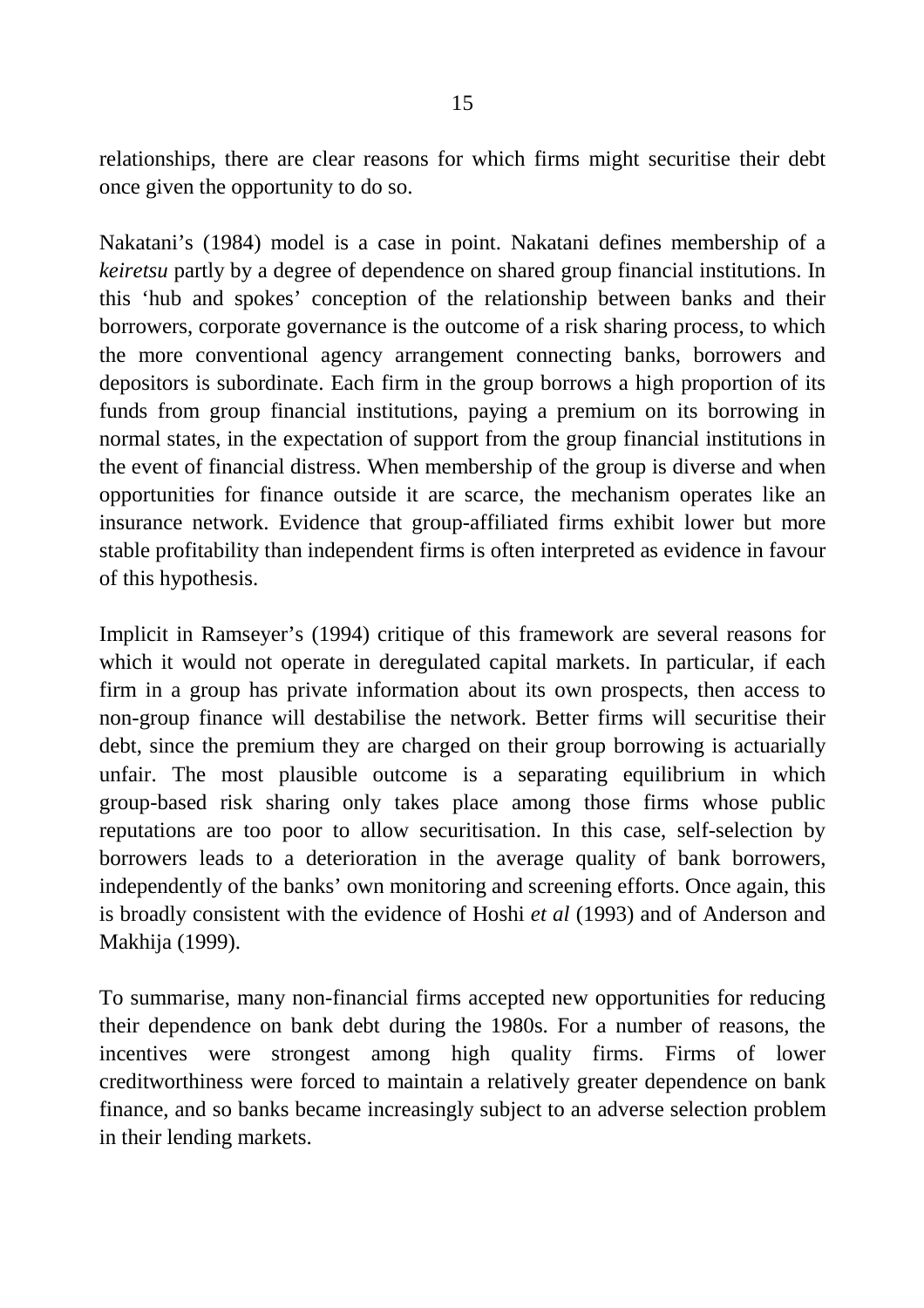#### **3.2 The Banking Environment**

 $\overline{a}$ 

The change in the borrowing patterns of large corporations coincided with a number of changes in the banking environment over the 1980s. Generally speaking, the most important of these was the compression of banks' lending margins. This reduced the franchise value of banking and inspired the redirection of lending to firms with which the banks were unfamiliar and which represented greater credit risk.

Somewhat surprisingly, the profitability of the Japanese banking industry actually improved over the 1980s. Between 1979 and 1987, the rate of return on equity briefly reversed its long-term downward trend and increased significantly. However, the higher profits do not suggest that the banks were any more profitable in their lending markets. They were achieved through low rates of capital growth and relative declines in expenditure, rather than through rising interest income. Indeed, between 1979 and 1990, declining net interest income worked to suppress the rate of return on equity. (Bank of Japan 1993a, p 28; Figure 8).

A key cause of the contraction in net interest income was the deregulation of the wholesale funds market. This began in 1979 when banks were authorised to issue negotiable certificates of deposits at market rates of return.6 It continued until 1994 and was at its most rapid after 1985, when the deregulation of interest rates on time deposits began. In the following five years, the proportion of time deposits which attracted unregulated rates of interest rose from just 4.3 per cent to 74 per cent (Bank of Japan 1991a, p 73) and the overall proportion of total funds raised at market rates of interest rose from 22 per cent to over 70 per cent (Nakajima and Taguchi 1995, p 58).

An important property of the deregulated instruments was that their rates of return generally exceeded those on regulated instruments with similar risk and maturity profiles. The deregulation of the wholesale funds market and the shift to market determined deposit costs therefore produced a rise in the overall cost of wholesale funds. Furthermore, the difference between the regulated and unregulated rates of

<sup>6</sup> See Hall (1998, pp 82*–*88) or Takeda and Turner (1992) for a chronology and a more detailed discussion of the process.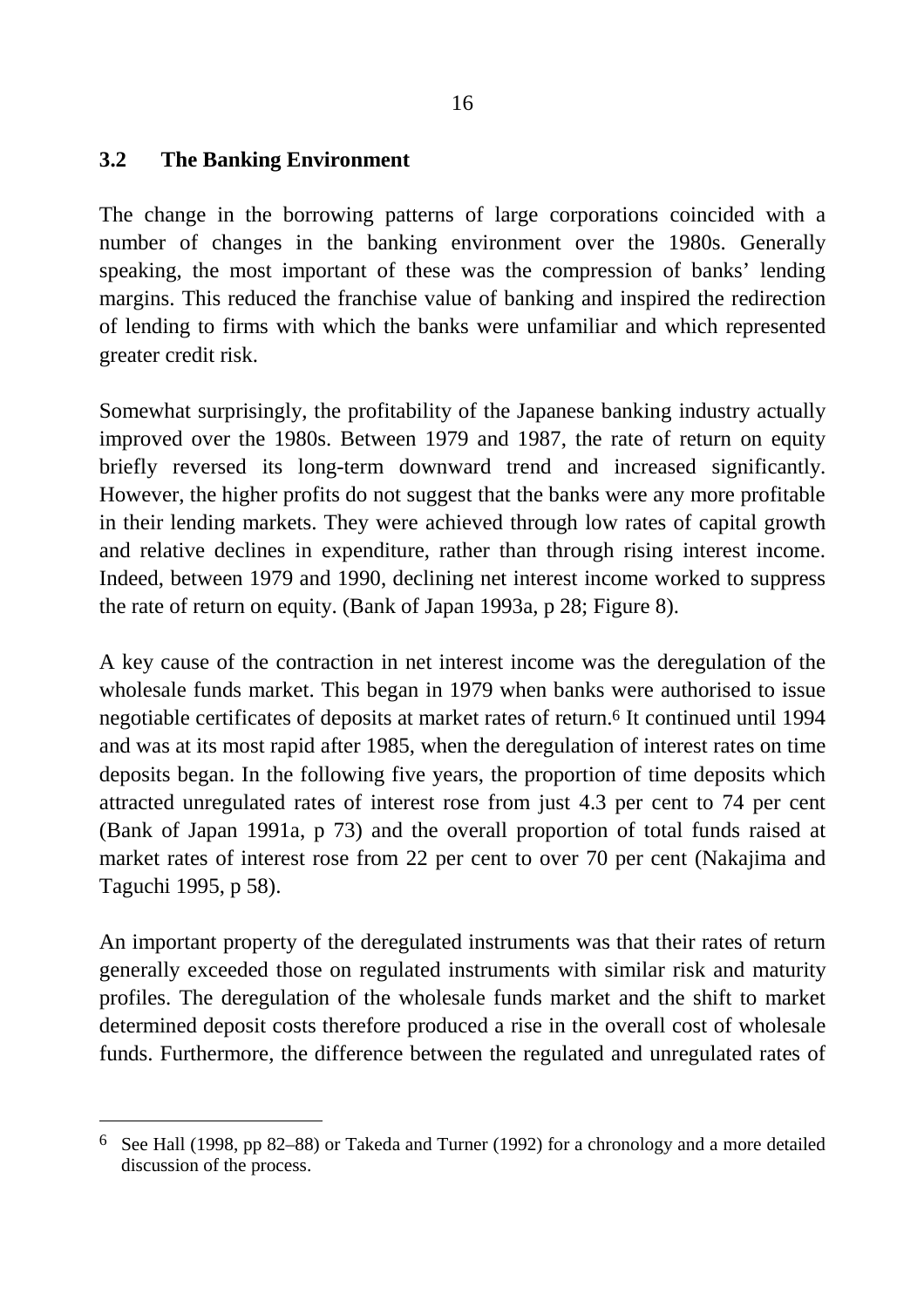

**Figure 8: Interest Related Income Relative to Gross Income and Bank Capital**

Source: OECD, *Bank Profitability: Financial Statements of Banks* (various issues) Note: Commercial banks are those reporting to the Federation of Bankers' Associations of Japan.

interest became more pronounced over time. For example, the spread between banks' average cost of funds and the then regulated three-month time deposit rate increased from about 0.1 per cent in 1985 to 1.75 per cent in 1991 (Bank of Japan 1991a, p 31).

The accelerated easing of monetary policy after early 1986 failed to offset fully the effects of the rising funding costs on bank profits. The Economic Planning Agency (1993) has found that the stimulatory effects of accommodating monetary policy on bank lending margins were much more subdued in the late 1980s than in previous phases of monetary ease.

Underlying the comparatively high rate of pass-through of falling wholesale funding costs was the greater contestability of the corporate finance market. Banks were not only competing with the more liberal securities markets, they were also competing much more aggressively with one another. Before the 1980s, firms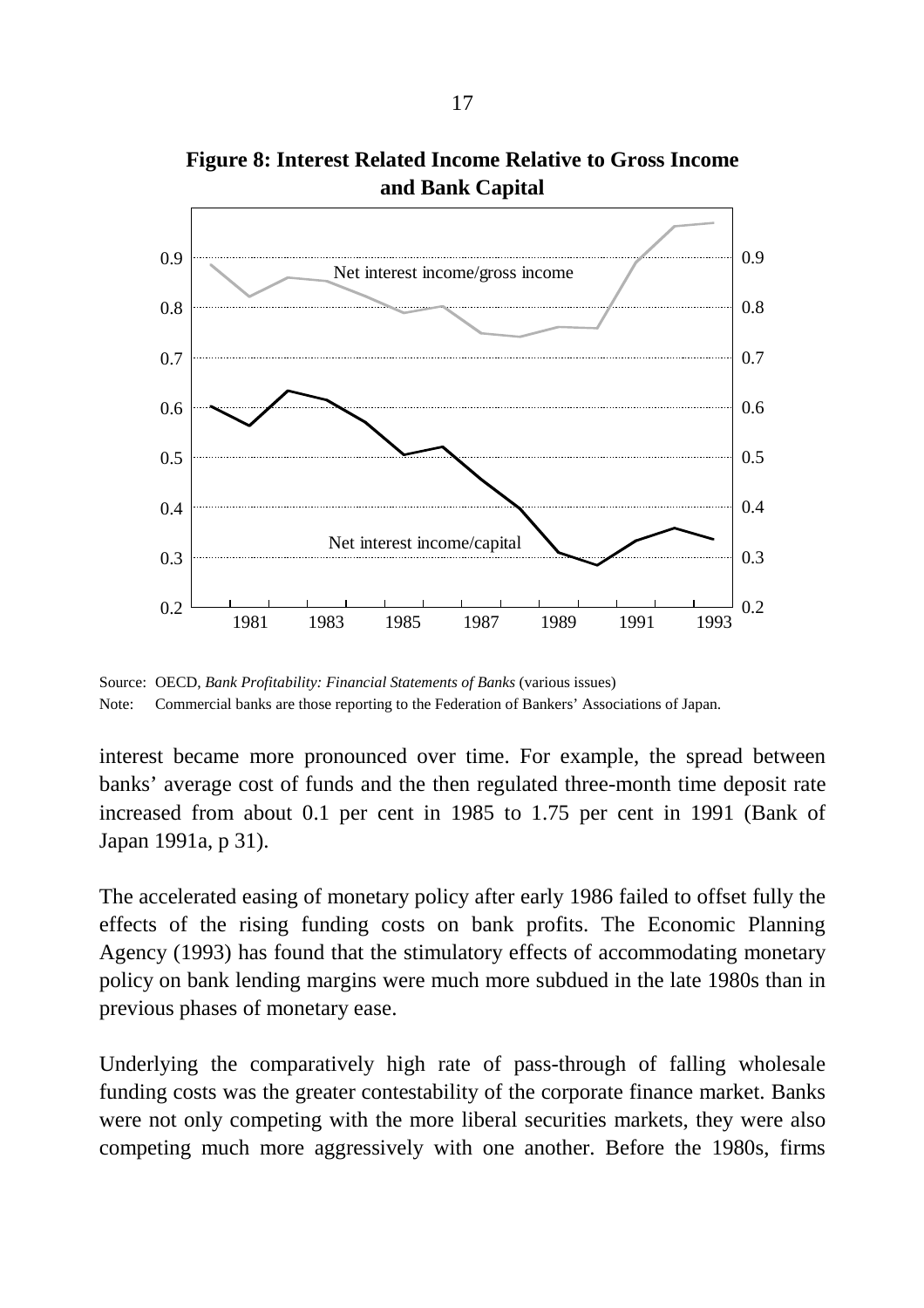commonly maintained close relationships with a particular bank (or syndicate of banks) in order to secure a stable line of credit. Effective lending rates were held reasonably stable over the business cycle, and this was interpreted by observers, either as a sign of inter-temporal risk sharing between banks and their borrowers (Osano and Tsutsui 1985), or as a means by which banks could maximise the effectiveness of their screening and monitoring of their borrowers over the long term (Horiuchi, Packer and Fukada 1988). But whatever the case, the arrangement began to unravel over the late 1980s. Firms became more inclined to sever ties with their main bank in the interests of 'shopping around' for bank debt (Economic Planning Agency 1993; Bank of Japan 1991a). The result was more competitive bank loan pricing.

This is clearly visible in the effective lending rates of interest on bank debt faced by small and medium sized enterprises. When financial markets were tightly regulated, effective lending rates were well above their face, or notional, values. Face lending rates were determined by a markup over controlled deposit rates and they were usually below market-clearing levels. To clear markets and maximise profits, banks typically required that borrowers withdraw more than they actually needed, and re-deposit their surplus borrowing with the bank. This redeposit is known as a compensating balance, or derivative deposit. It inflates the cost of capital to final borrowers by an amount equal to the spread of lending over deposit rates, multiplied by the size of the compensating balance. Equation (1) expresses this idea more succinctly:

$$
r_e = \frac{r_l - d\beta}{1 - \beta} \tag{1}
$$

where:  $r_e$  = effective lending rate;  $d$  = deposit rate of interest;  $r_l$  = face lending rate of interest;  $\beta$  = proportion of a loan in the form of compensating balances.

Although nominal and effective lending rates of interest had been converging prior to financial deregulation, they fell to historic lows during the 1980s, as increasing competition in retail lending markets drove down the ratio of compensating balances to total loans (Figure 9). The decline in the profitability of lending reported in Figure 8 was a direct consequence of this.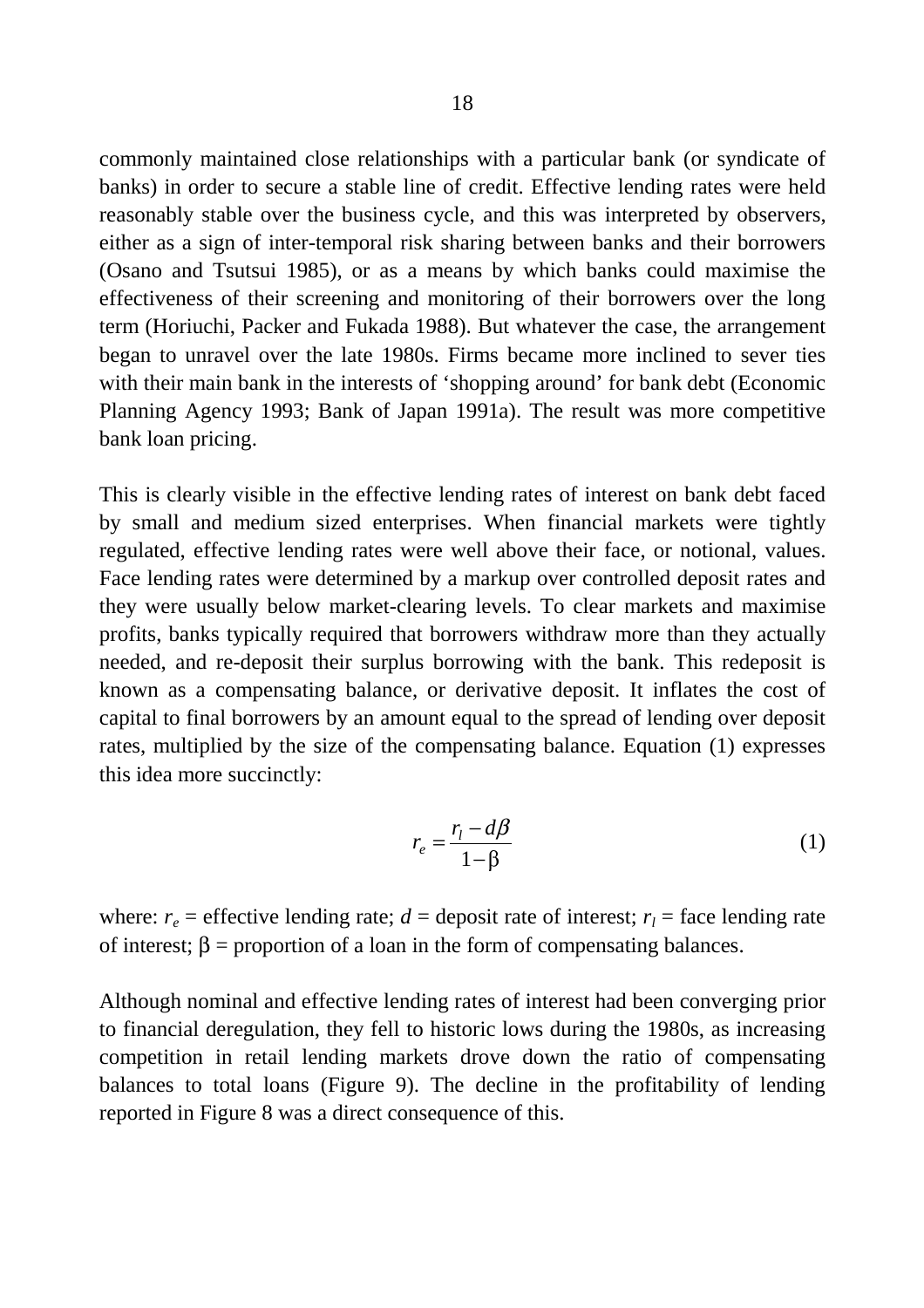

**Figure 9: Compensating Balances and Corporate Deposits**

Source: Japan Fair Trade Commission*, Research on Derivative Deposits* (various issues) Note: Data are derived from a survey of small to medium sized enterprises.

Figure 10 shows that the decline in effective lending margins recovered and then stabilised in 1987. The Bank of Japan (1993a, p 13) associated this with a redirection of bank credit into new and more lucrative sectors of the economy. Particularly prominent among these new sectors was the real estate industry. Between 1985 and 1992, real estate related lending grew at an average annual rate of 13.7 per cent. This compares with an increase in overall bank lending of around 6.6 per cent over the same period (Nakajima and Taguchi 1995, p 59; Figure 11).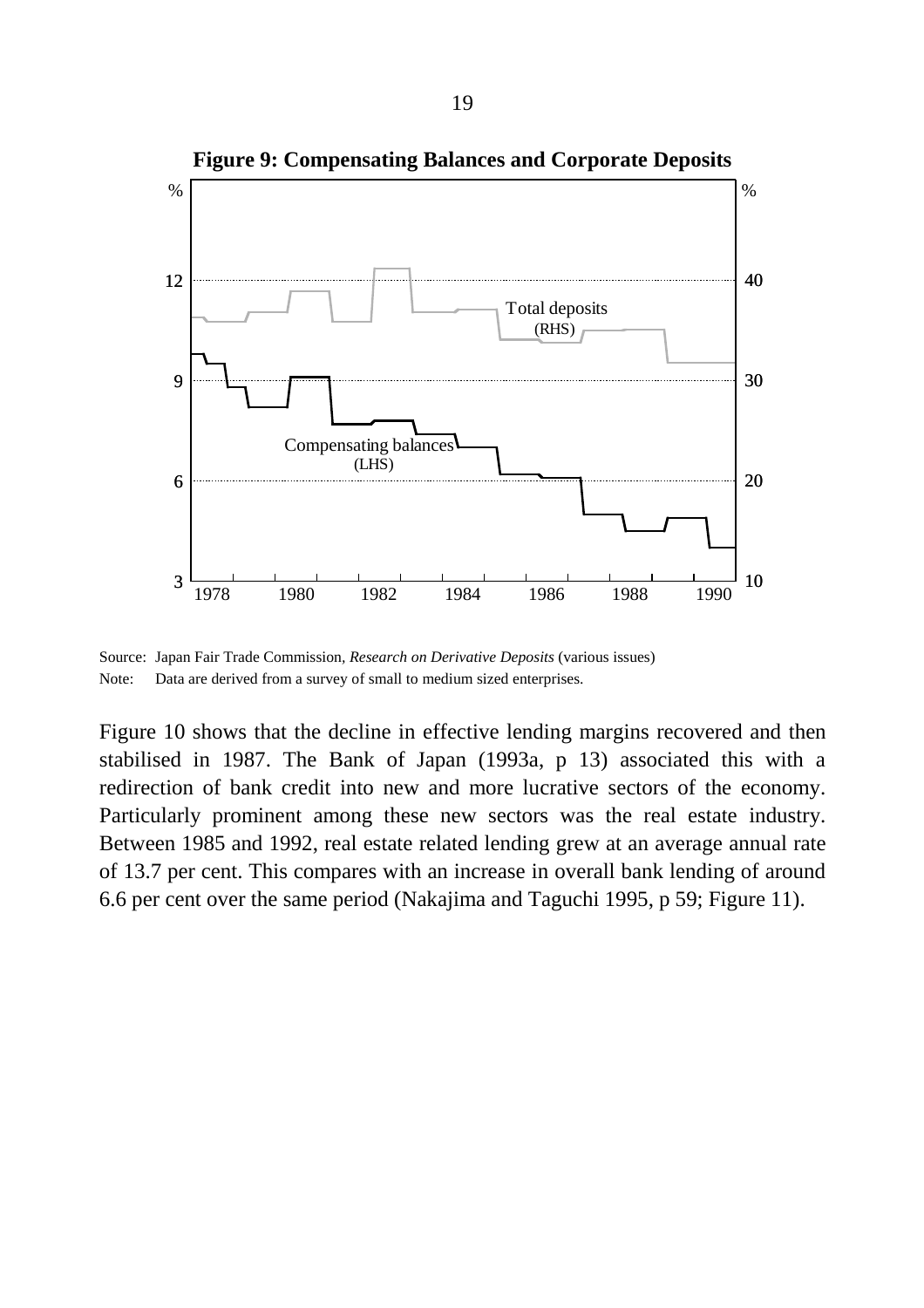

Source: Japan Fair Trade Commission, *Research on Derivative Deposits* (various issues) Note: The long-term prime rate is the notional lending rate.

Real estate lending was clearly associated with banks' attempts to maintain franchise values in the face of falling margins and contracting client bases. Ueda (1999) for instance, observes that real estate lending increased most markedly among those banks whose client base of small firms was under-developed and among banks with more expensive deposit liabilities.

One reason why this lending seemed profitable is that it is subject to long-term lending rates of interest. During the latter 1980s, when monetary policy was being eased, the spread between these rates and short-term funding costs increased. As a result, between 1986 and 1990, the ratio of long-term, to total outstanding, loans increased from 42 per cent to 56 per cent. Among city banks, which have the largest share of deposit liabilities, the increase was from 37 to 57 per cent. Much of this was reportedly associated with real estate.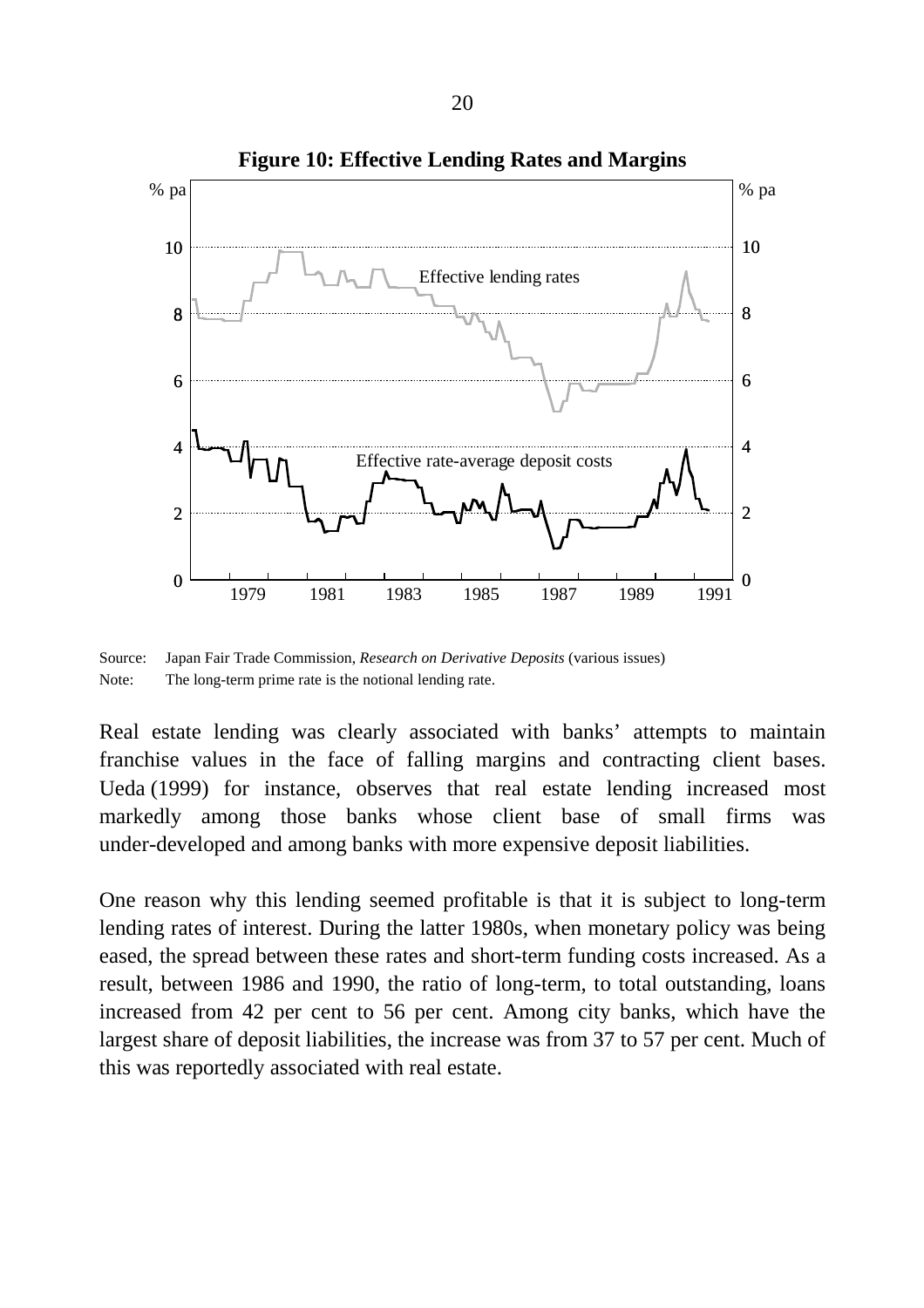

**Figure 11: Growth of All Banks' Assets**

Source: Bank of Japan, *Economic Statistics Annual*, various issues

A second attraction of real estate related lending was that many of those who either wished to borrow against, or purchase, real estate were small, and therefore ineligible to securitise their finance (Figure 12). Even after relaxation of collateral and other eligibility requirements for direct debt issuance, small businesses were still more likely to depend on intermediated finance than larger firms, and the banks continued to enjoy a greater degree of market power when loan pricing in the small business sector.

A final attraction of real estate related lending was that it appeared safe. Coinciding with the rate of increase in land price inflation was a sharp decline in the rate of bankruptcies in the real estate sector as a whole (Bank of Japan, 1991a).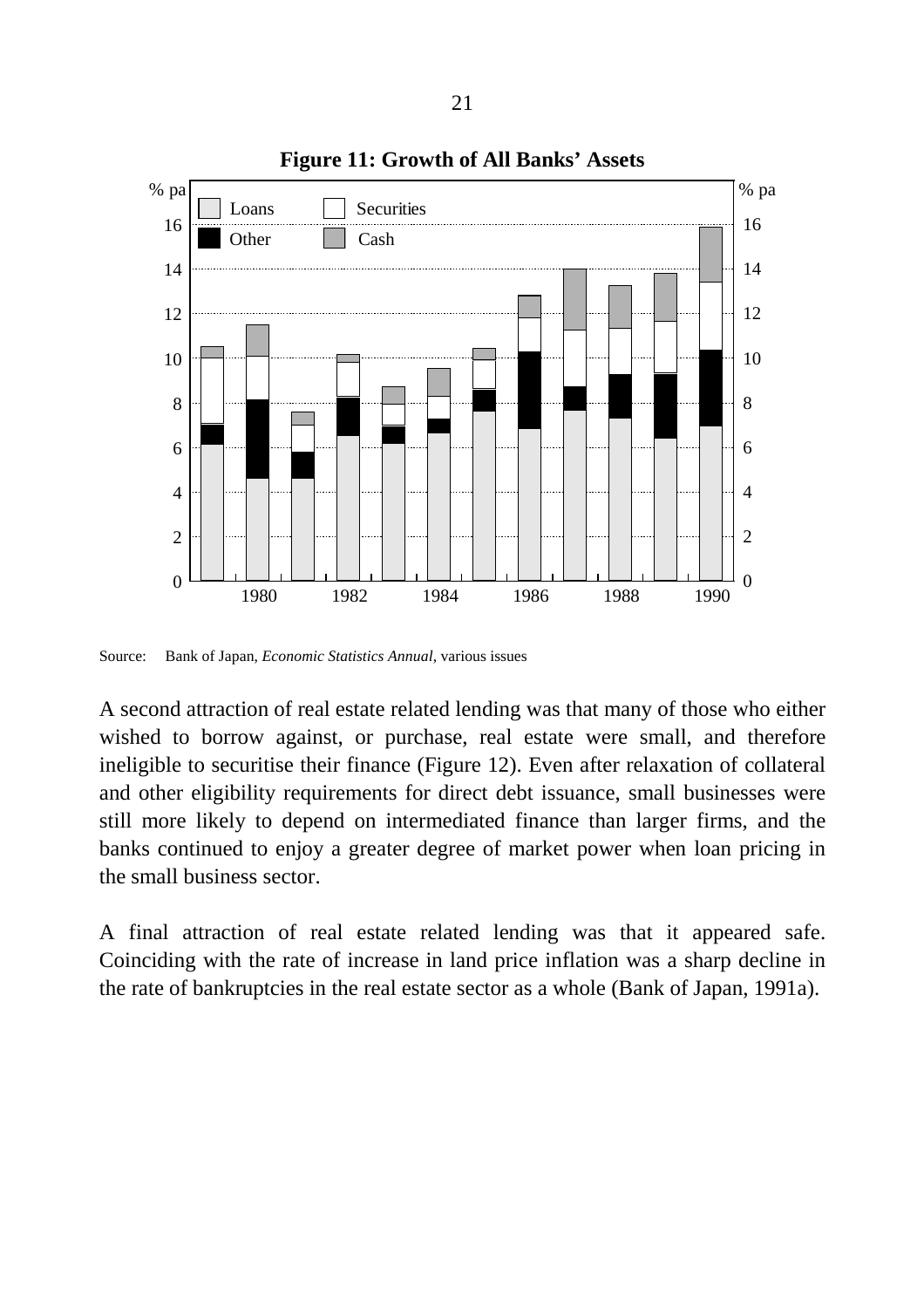

**Figure 12: Outstanding Loans to Large and Small Firms**

The increase in real estate lending occurred through several channels (Table 3). The first was a direct increase in banks' lending to firms involved in real estate related transactions. But since the Ministry of Finance came to take a dim view of this lending, banks also channelled funds to the sector through the agency of finance and insurance related businesses. Third, banks' increased lending to individuals and households also reflected a greater exposure to real estate, since much of it was secured with property.

Source: Bank of Japan, *Economic Statistics Annual* (various issues) Notes: Large manufacturing firms have more than 300 regular employees and more than ¥100 million in equity. Retailers and wholesalers are subject to different classification criteria.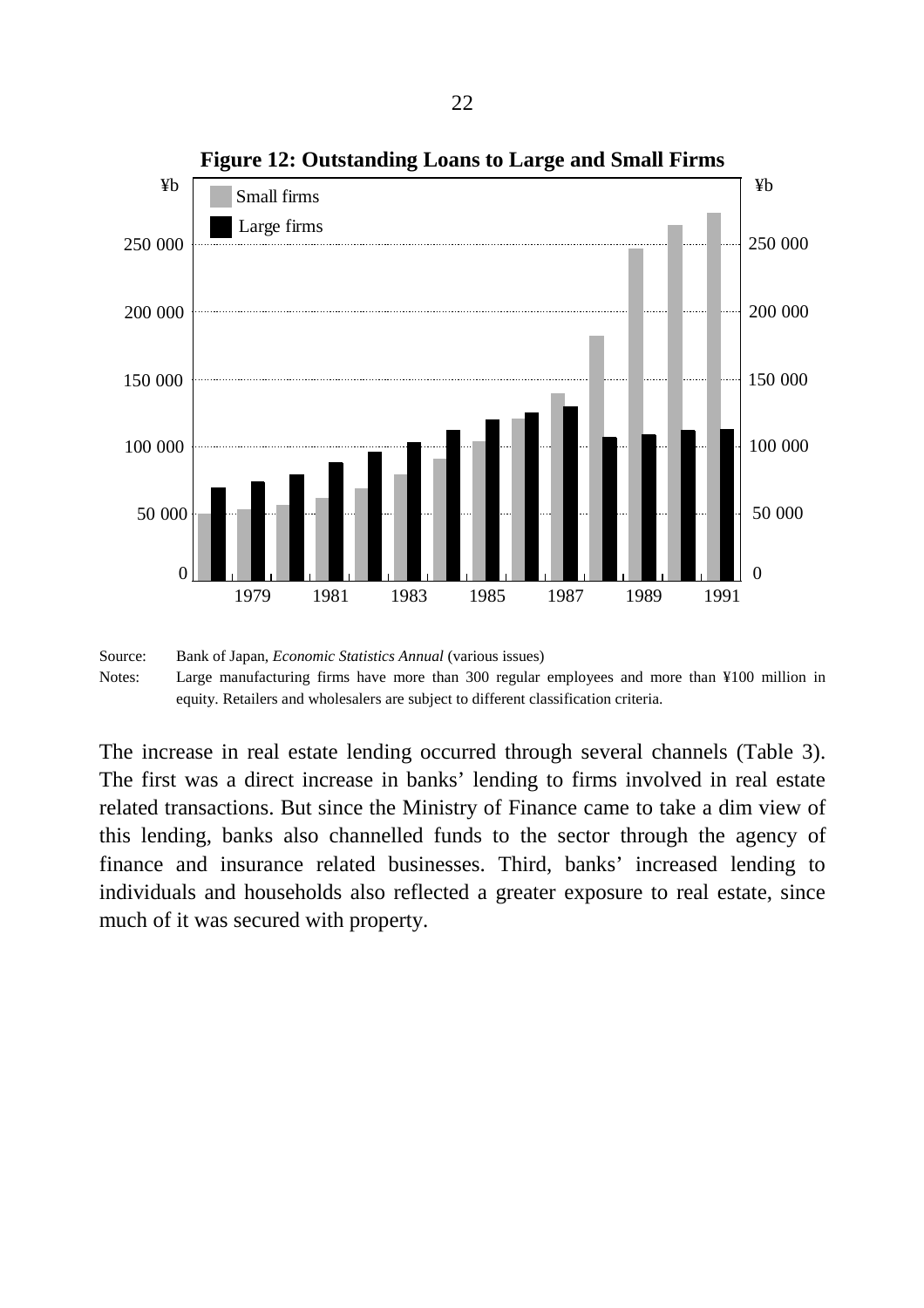| <b>Table 3: All Banks' Loans and Discounts by Purpose</b>                 |                                 |      |      |  |  |
|---------------------------------------------------------------------------|---------------------------------|------|------|--|--|
|                                                                           | Percentage of total outstanding |      |      |  |  |
|                                                                           | 1983                            | 1987 | 1990 |  |  |
| Manufacturing                                                             | 28.9                            | 20.4 | 15.7 |  |  |
| Non-manufacturing<br>of which:                                            | 58.0                            | 64.5 | 65.0 |  |  |
| - Real estate                                                             | 6.4                             | 10.2 | 11.3 |  |  |
| - Finance and insurance                                                   | 5.9                             | 10.2 | 10.0 |  |  |
| $-$ Other non-manufacturing                                               | 45.7                            | 44.1 | 43.7 |  |  |
| Individuals                                                               | 9.9                             | 11.3 | 16.3 |  |  |
| Other                                                                     | 3.2                             | 3.8  | 3.0  |  |  |
| Source: Bank of Japan, <i>Economic Statistics Annual (various issues)</i> |                                 |      |      |  |  |

Source: Bank of Japan, *Economic Statistics Annual* (various issues)

Notes: Discounts include commercial bills, bankers' acceptances and exchange bills.

Because the banking industry was still quite segmented during the 1980s, these compositional changes in lending varied across the banking sector. The large non-financial firms which were most actively securitising their finance, or funding themselves out of retained earnings, had previously been the clients of city banks or long-term credit banks.7 Consequently, it was the city banks and long-term credit banks which were most actively restructuring their loan portfolios. By contrast, regional banks have franchises to service particular geographic markets. On average, they lend much less to the large manufacturing companies that were securitising their finance in the latter 1980s, and so they experienced less pressure on their margins and less disruption to their client base. For that reason, the growing tendency of banks to develop exposures in the real estate sector was more pronounced among the city and long-term credit banks than among the regional banks (Bank of Japan 1991a, p 40).8

<sup>7</sup> City banks are essentially commercial banks with a nationwide presence.

<sup>8</sup> This is true only of the first tier regional banks, and even then it is subject to some exceptions. Smaller, second tier regional banks diverted a high proportion of their lending into higher risk sectors and they have, in consequence, fared worse than larger regional banks in the 1990s (East Asia Analytical Unit 1996).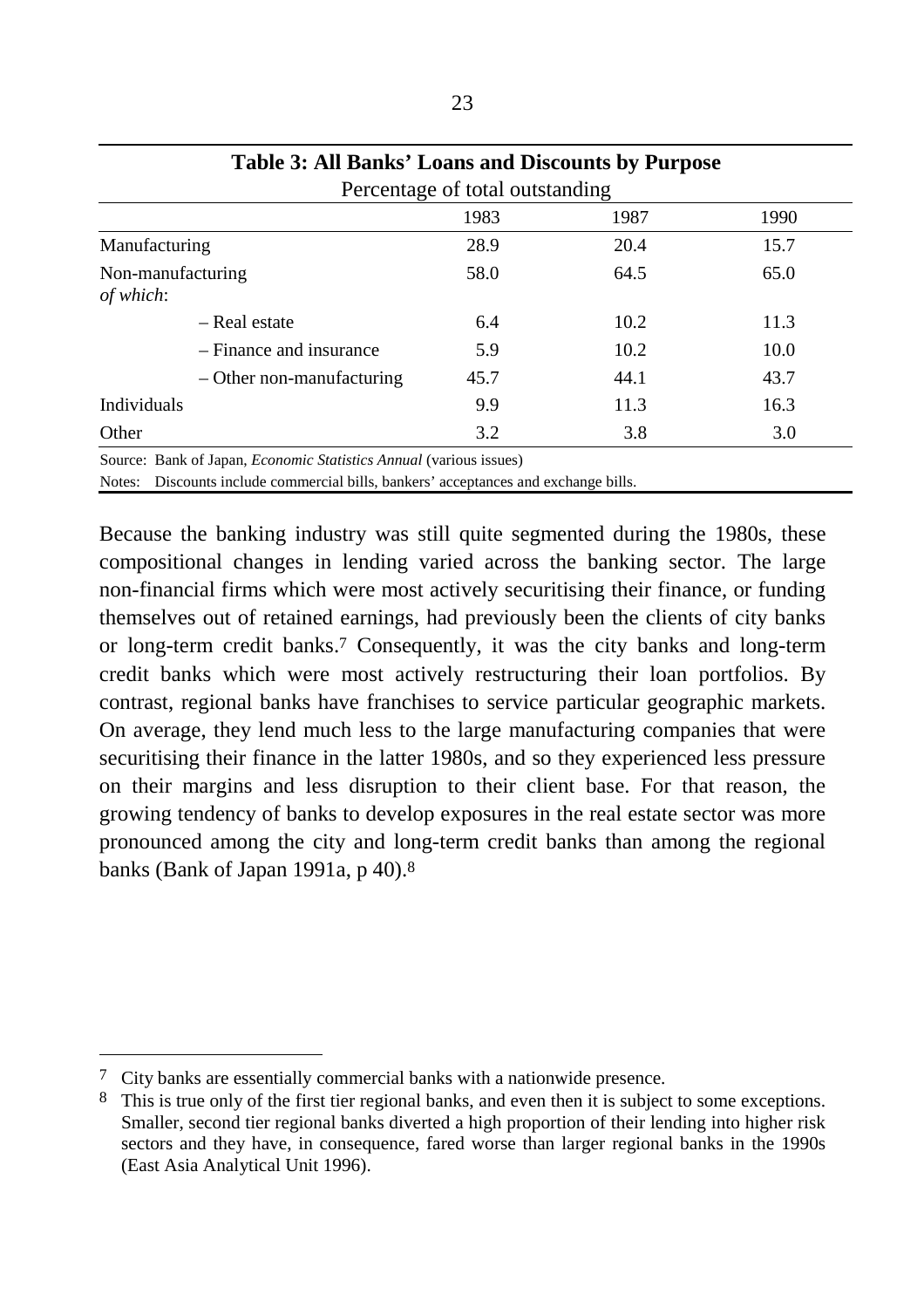

**Figure 13: Outstanding Loans by Bank Type and Purpose**

Source: Bank of Japan, *Economic Statistics Annual* (various issues)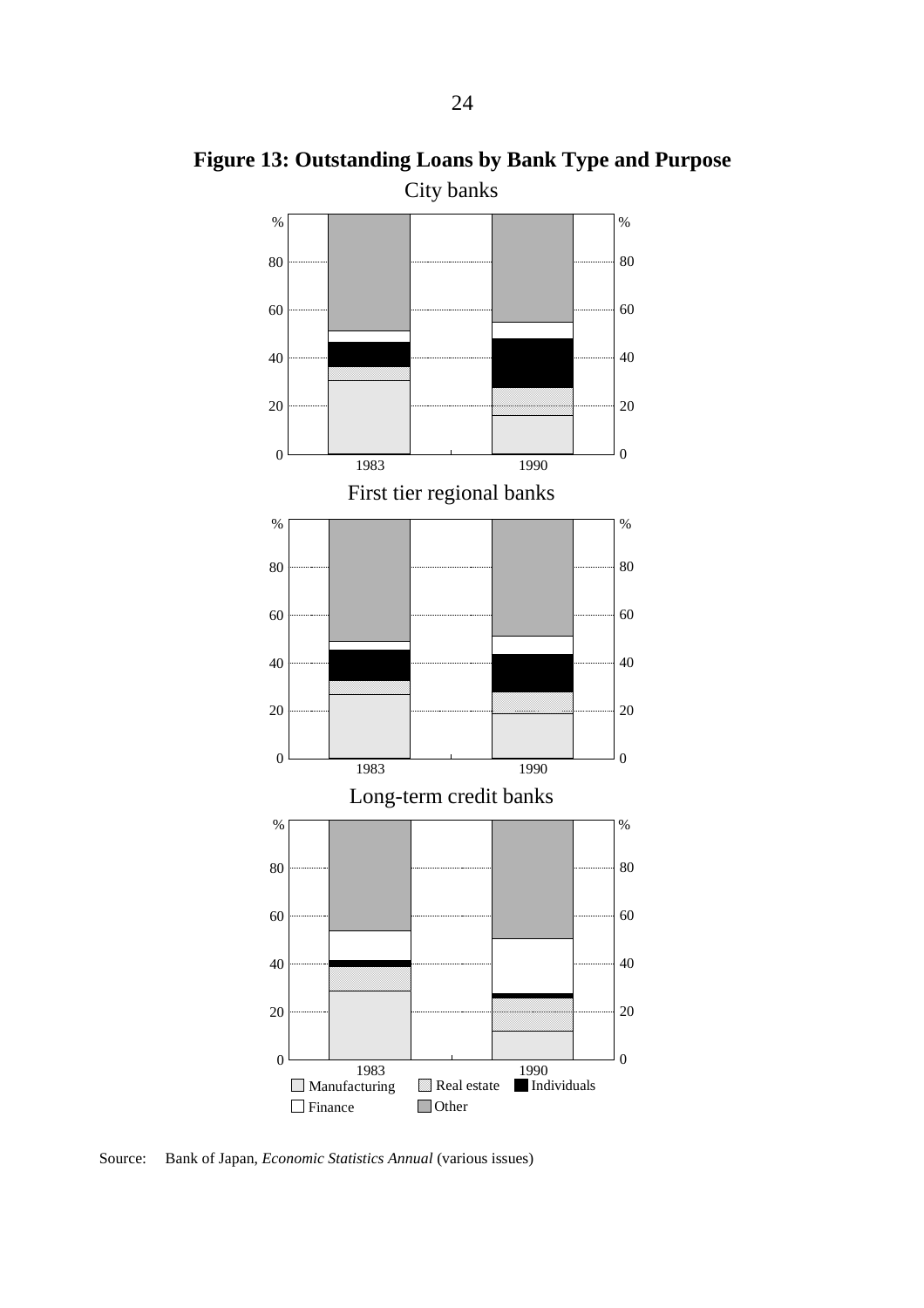Despite its attractions, the redirection of bank credit into real estate brought with it considerable risks, especially default risk. There were several reasons for this. First, and most obviously, there was the question of the value of collateral. Banks' borrowers (and therefore the banks themselves) were, on average, much more exposed to downside risk in the property market than previously. Furthermore, loan-to-valuation ratios tended to be much higher in the late 1980s than had traditionally been the case. Property price inflation therefore produced an overvaluation of land held as collateral. As this inflation reached a peak in the late 1980s, both of these latent problems became acute.

A second sense in which credit risk increased as a result of real estate-related lending involves the characteristics of the non-banks in the real estate sector. First, many were beyond the proper scope of prudential regulation.<sup>9</sup> Second, and as previously noted, many were small (Figure 12). If, as seems reasonable, there are economies of scale in the monitoring of borrowers, then the shifting emphasis toward smaller borrowers would have made the task of monitoring loans much more difficult. Both Horiuchi (1994) and the Bank of Japan (1991b, 1993a) have identified this as a problem.

A further problem with real estate lending was its association with a sharp increase in overdraft lending. Individuals and firms were increasingly able to obtain overdraft credit secured against real estate, and the ratio of city banks' overdrafts to total outstanding loans rose from 1.9 per cent at the end of 1980 to 17.6 per cent at the end of 1990. The Bank of Japan (1991b) has pointed out that this type of credit was less effectively screened and monitored than most other forms of lending.

Finally, the long-term nature of much property lending seems to have undermined the control of banks over their borrowers. As a general rule, banks are more able to set limits on the conduct of their borrowers when they have the option not to roll

<sup>9</sup> The seven home mortgage companies (*jusen*) that became insolvent in 1995 are the most famous example.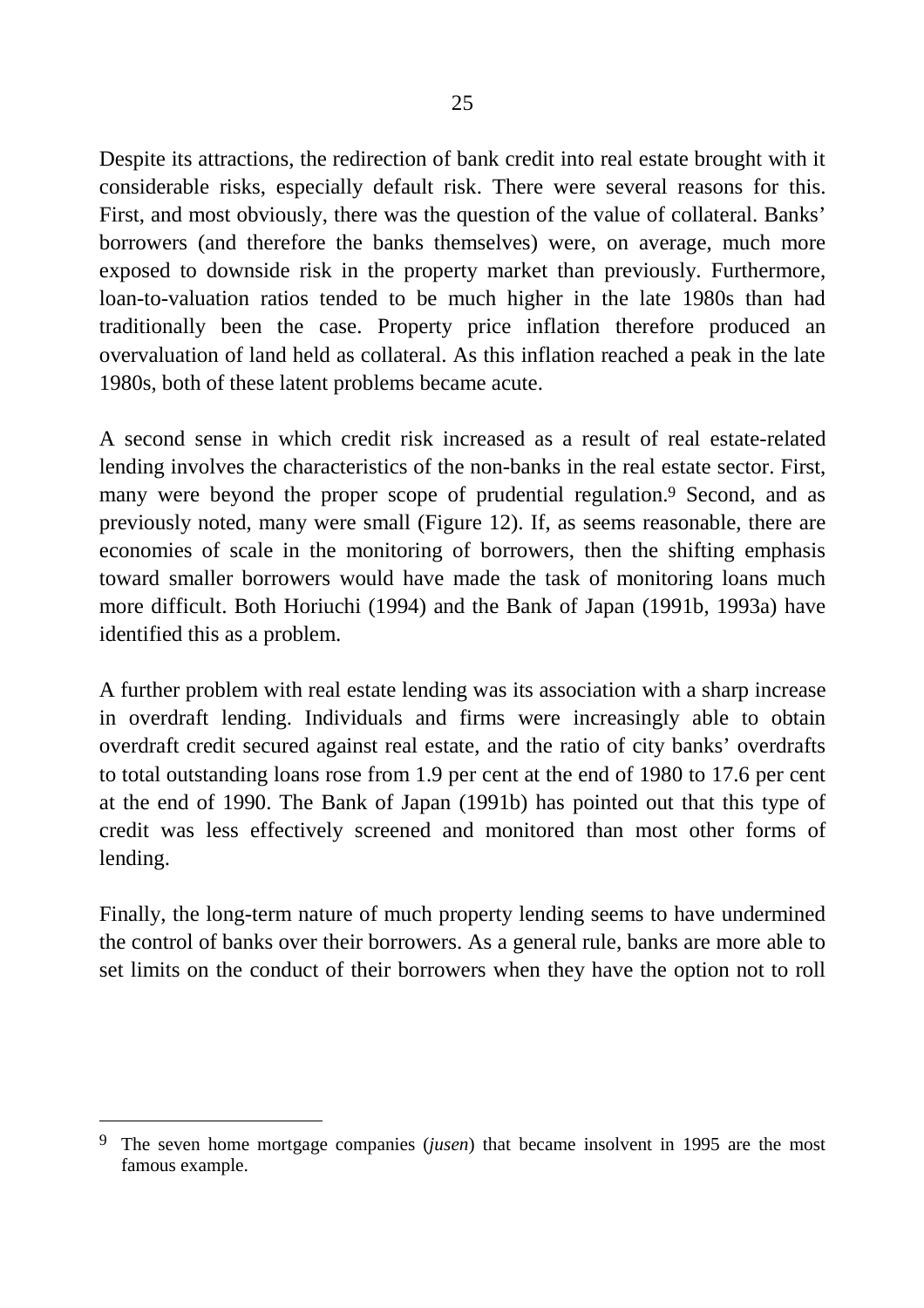over maturing debt. To the extent that the real estate lending which took place in the late 1980s was long-term, they surrendered this authority. 10

The increase in banks' exposure to real estate-related enterprises was only one reflection of the deterioration in the average quality of bank loans over the 1980s. Others included a reduced attention to the value of non-real estate-related collateral. In particular, the proportion of bank loans unsecured by collateral increased by roughly 10 percentage points between 1980 and 1985. Although that trend abated later in the decade, the proportion of unsecured loans in 1989 was still approximately 4 percentage points above its 1980 level.

A second indicator that banks were becoming lax was their growing tendency to subordinate the work of their credit assessment and monitoring departments to the work of their loans promotions sections (Bank of Japan 1991b). In response to falling effective margins and rising deposit liabilities, banks began to pay more attention to loans promotion. Despite the weakening demand for bank loans from large business, growth in lending explained a large and stable proportion of the growth in overall assets. At times during the mid 1980s, it accounted for up to 70 per cent of overall asset accumulation (Figure 11).

This provides reasonably clear evidence of the appetite of banks for riskier lending. As Hoshi and Kashyap (1999) observe, when confronted with a decline in loan demand from quality borrowers, banks could have maintained asset quality by substituting out of lending and into bonds.<sup>11</sup> But they did not do so. Corporate bonds as a proportion of total bank assets remained fairly constant over the 1980s, and the proportion of outstanding government debt held by banks actually declined (Figure 14). This tends to suggest a preference for lending in unfamiliar markets over holding higher quality, if lower yielding, securitised debt.

<sup>&</sup>lt;sup>10</sup> This is to say nothing of the fact that banks had increased their exposure to simple interest rate risk by extending the duration of their loan portfolios and continuing to borrow short-term.

<sup>&</sup>lt;sup>11</sup> The main impediment to increasing the weighting of corporate bonds in total assets was the fact that many of those bonds were equity-related, and restrictions apply to banks' holdings of equity.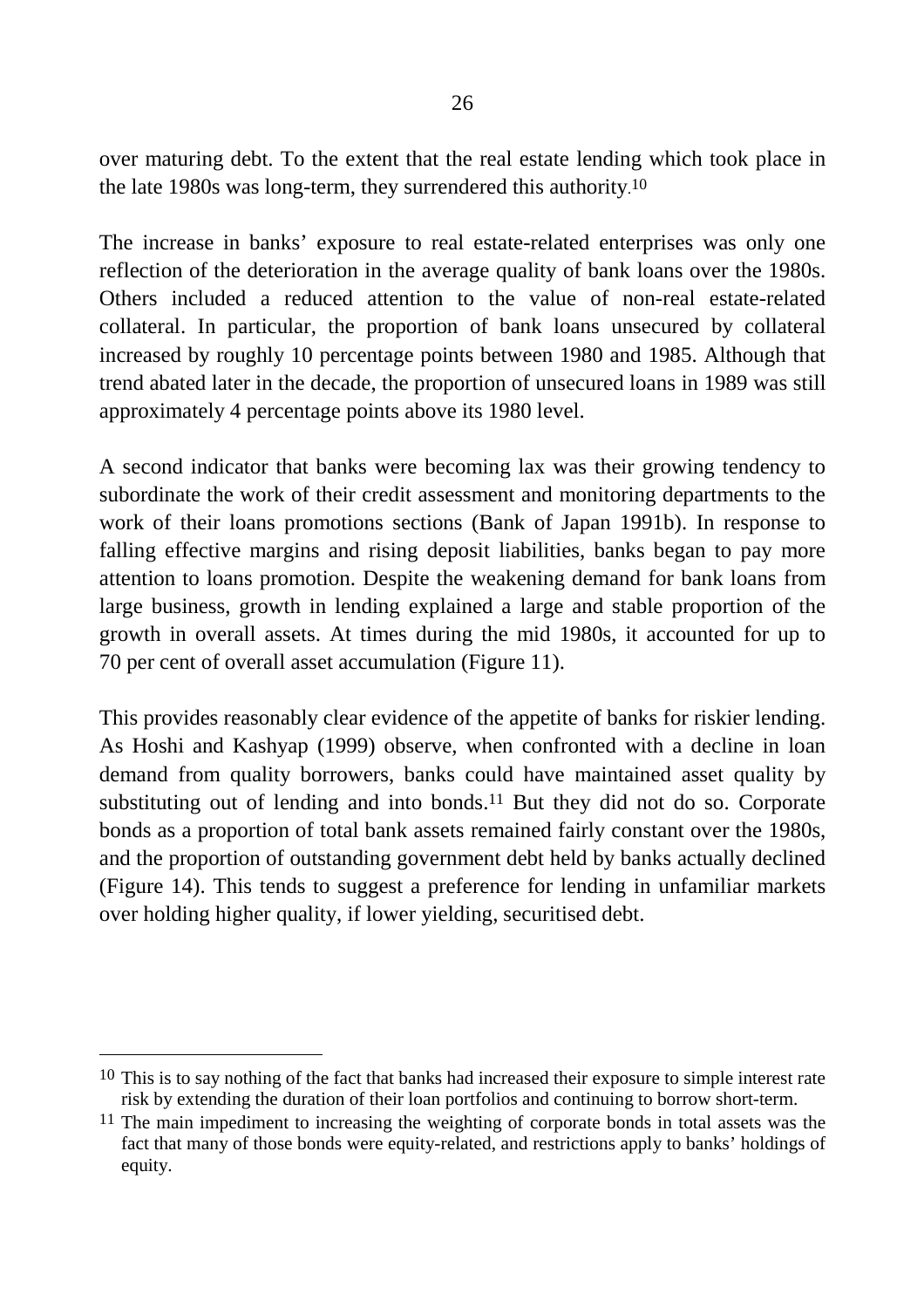

**Figure 14: Proportion of Government Debt Held by Private Banks**

Source: Bank of Japan, *Economic Statistics Annual* (various issues)

The strong emphasis on the promotion of lending compromised the screening of loans applications and, as a result, the average quality of borrowers fell (Bank of Japan 1991c). A related problem was that banks' internal management and control systems were weakened over the period (Ministry of Finance 1993, p 40). Particularly common were failures of banks to maintain adequate control over the lending activities of their own branches.

Taken together, these developments suggest that the change in bank lending behaviour was not entirely driven by adverse selection in the corporate finance market. Banks seem to have deliberately selected higher risk borrowers and to have monitored and screened them inappropriately (see, for example, Nakajima and Taguchi 1995; Bank of Japan 1991b). This behavioural change seems to have been a response to the compression of lending margins and the implied threat to the franchise value of banking.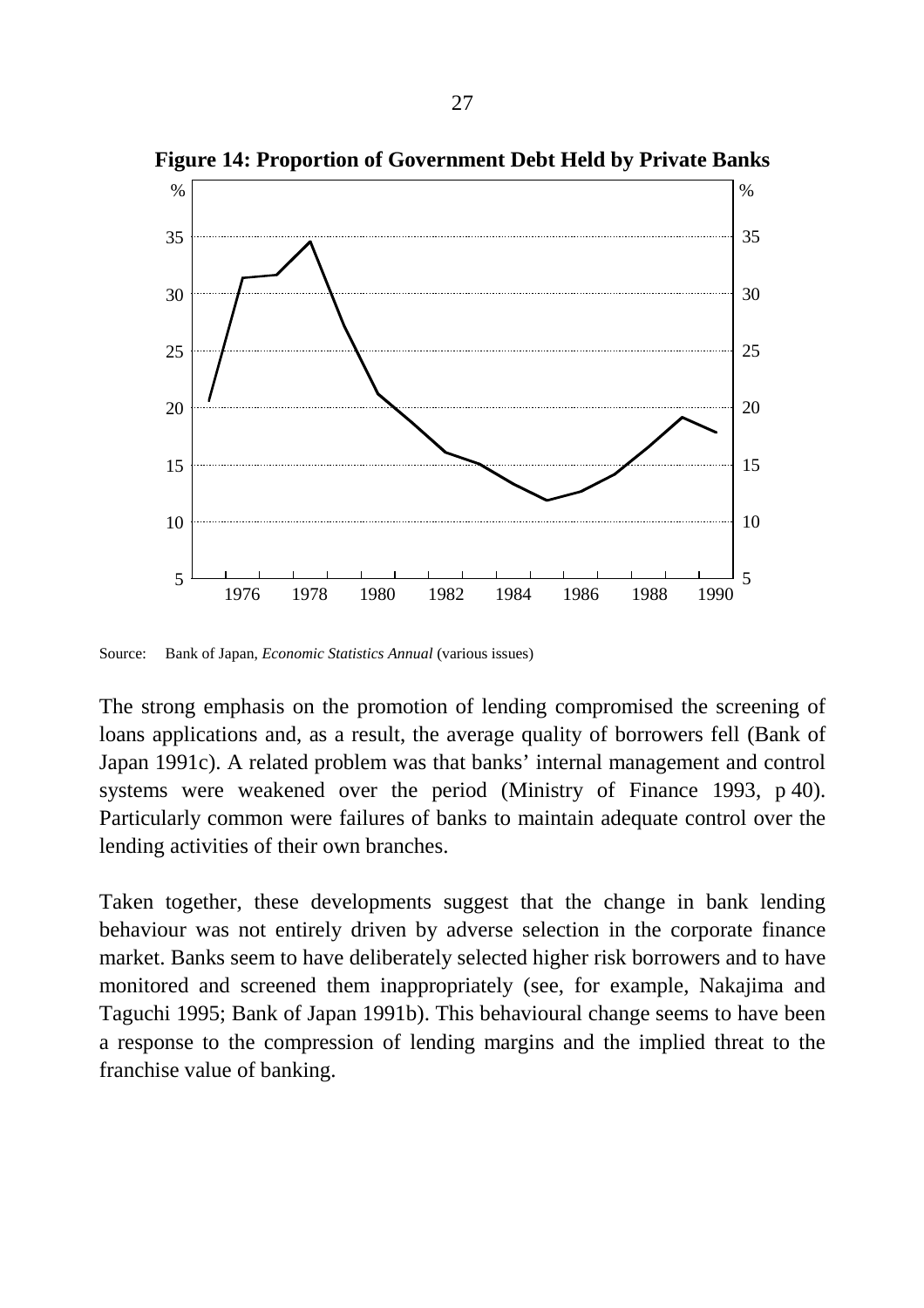#### **3.3 Moral Hazards**

Declining franchise values are probably not sufficient explanation for the more adventurous approach of banks to lending: complementary considerations, such as moral hazard are almost certainly necessary to explain the preference of banks for riskier debt. The banking industry had, for most of its postwar history, been subject to latent moral hazards, and while many of these hazards were not unique to Japan in the 1980s, others were.

First consider the protection offered to shareholders in banks. Between the end of the Pacific War and 1996, no bank had been allowed to fail. As an alternative to formal liquidation, troubled financial institutions were merged – when necessary, and subject to official oversight – with more stable banks, and often on terms that respected the interests of shareholders in the troubled institution (Aoki *et al* 1994). These arrangements were certainly not at the expense of bank profitability. As a group, banks were much more profitable than industrial firms for most of the postwar period (Calder 1993). At best, this made the banks vulnerable to managerial slack; at worst, it may have encouraged individual bank managers to seek out projects with a high-risk/high-return profile, when franchise values were threatened.

There were also problems with the protection offered to the depositors of banks. Between 1971 and 1996, deposit insurance premia were levied at a flat rate of 0.012 per cent of deposit liabilities. As Oda (1999) has pointed out, the insensitivity of this pricing arrangement to the riskiness of portfolios may well have encouraged banks to target lending sectors that had high risks attached to them.

The behaviour of depositors themselves would have been an important aspect of this problem. Although banks were increasingly targeting high risk borrowers and monitoring their clients less effectively, households continued to use deposits as a store of wealth (Table 1). Hoshi and Kashyap (1999) have argued that this may have been because alternative instruments were inaccessible to households, in spite of some financial deregulation. But a standard moral hazard story is a plausible alternative to this view. Households continued to hold their savings as bank deposits because they believed, with some justification, that those savings were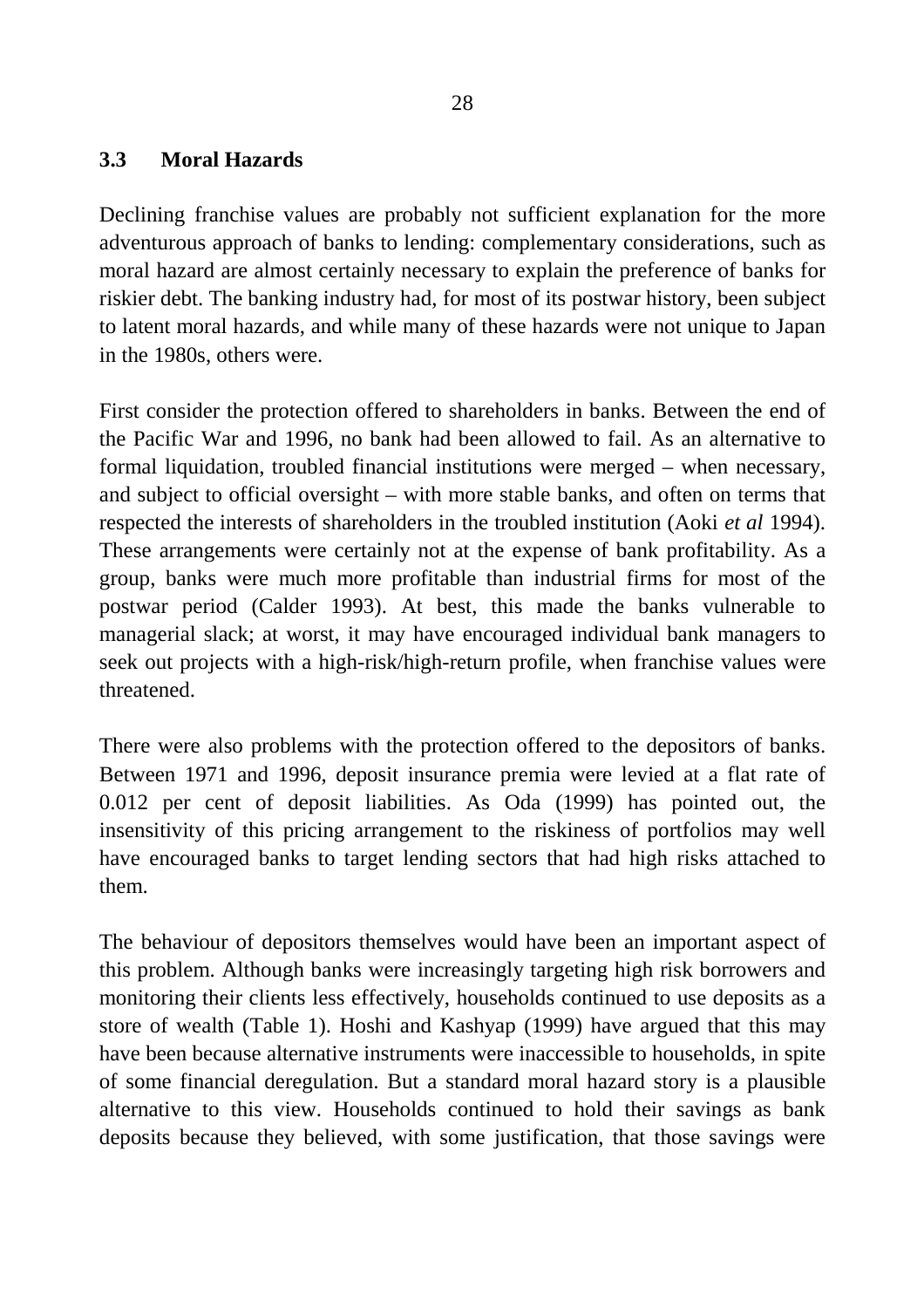subject to implicit guarantees. The attraction of this theory is that it helps to explain why depositors drove up the rate of return on savings to the point at which banks were compelled to target higher return, but riskier, borrowers. Without at least the perception of implicit deposit insurance, depositors are unlikely to lend to banks offering very high rates of return, since very high rates of return in a climate of low lending rates would have been a signal of low asset quality.

A final, and rather peculiar, type of moral hazard involves non-bank lenders to firms. When Japanese banks have the largest share of a firm's bank debt, they typically bear a very heavy responsibility as monitors of that firm. This monitoring is not only conducted on behalf of all constituents of the firm, it is usually integrated with respect to the borrower's life-cycle: the bank monitors and screens the activities of borrowers who are in good states, and in cases of the borrower's financial distress, it bears a disproportionately high share of the cost of workouts or liquidation, often voluntarily subordinating its own claims to those of other creditors in the process (Pascale and Rohlen 1983; Packer and Ryser 1992; Horiuchi 1993; Suzuki and Wright 1985; Aoki 1990; Aoki *et al* 1994).12

Gower (1996) presents a model which reveals that this priority structure is subject to a moral hazard which may lead to credit pricing that is inconsistent with proper bank monitoring of borrowers. In the model, the bank is a price taker in both its wholesale funds and lending markets, but it enjoys discretion over whether or not to monitor any loans that it makes, on the understanding that, if the borrower becomes financially distressed, it will subordinate its own claims to those of other borrowers and organise costly workouts.

The bank competes in its lending markets with a perfectly competitive fringe of the firm's non-bank creditors.13 If the price set by the fringe is very low, then the opportunity cost of borrower failure to the bank (that is, the interest rate on the loan) is minimal, and the bank will not undertake the regular monitoring and screening which is necessary to prevent that failure. The structure of claims against the assets of a financially distressed borrower allows this to happen. Since the

<sup>&</sup>lt;sup>12</sup> The reasons for this, and some further references, are canvassed in Gower (1996, p 151).

<sup>&</sup>lt;sup>13</sup> The fringe prices according to the cost of wholesale funds, which is assumed to be set by the monetary authority. In other words, monetary policy affects the real cost of wholesale funds, and in that way influences credit pricing and the potency of moral hazard problems.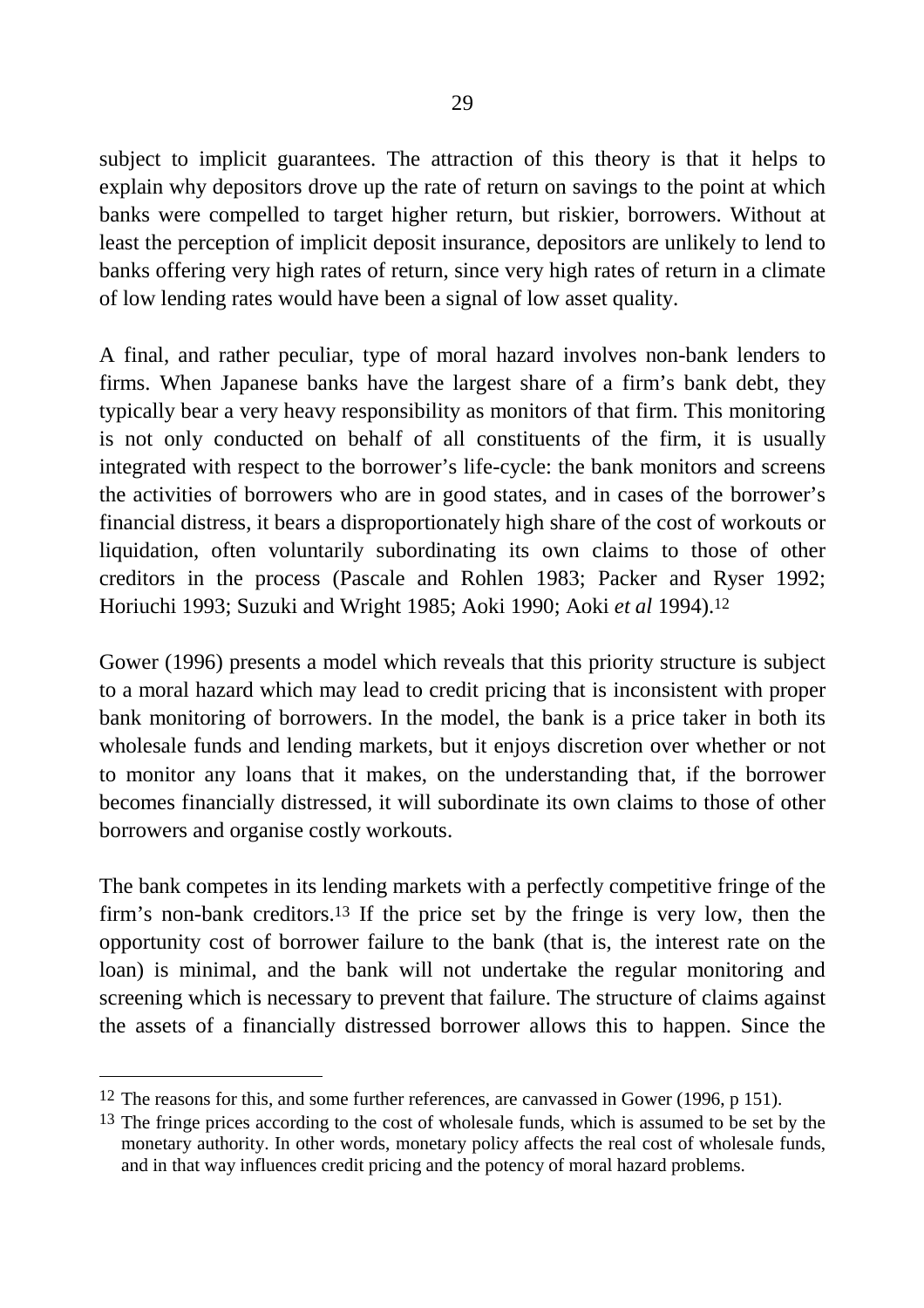claims of minor creditors to a firm are senior to those of the firm's bank, competitive minor creditors can generate credit prices which will mean that their investments are not monitored. In doing this, they are pricing their seniority in adverse states, and so are subject to a form of moral hazard. This may help to explain why margins on some Japanese bank loans were reduced to the point at which banks ceased to monitor and screen them effectively.

#### **3.4 Other Regulatory Issues**

 $\overline{a}$ 

Problems with the regulatory infrastructure also emerged during the 1980s. Some features of bank supervision were less well-suited to the partly liberalised banking market of the 1980s than to the regulated system for which they had been designed. This facilitated certain lending practices which the authorities might not otherwise have tolerated.

One problem was the inability of the authorities to exercise moral suasion over the banks. Until the deregulation of the wholesale funds markets, banks accumulated very large liabilities at the discount window and they were regularly instructed on the appropriate uses of funds borrowed through this facility.14 However, this instrument of monetary control became much weaker as a means of directing credit flows once banks and their borrowers were given wider choice over their sources of finance, and the practice of 'administrative guidance' in bank lending was formally discontinued in 1991.

The emerging problems of bank monitoring may have been exacerbated by opaque accounting practices. Only since the onset of widespread bad loans have Japanese bank accounting practices approached internationally accepted standards. During the 1980s, they were still relatively lax. To a certain extent, this is necessary in a financial system where tax law and judicial process encourage financial institutions to perform private workouts for financially distressed borrowers (Packer and Ryser 1992). However, it has recently allowed banks to conceal their problem loans and, in the 1980s, it allowed them to circumvent regulatory oversight. The lending which took place to real estate-related ventures through non-bank financial intermediaries is a good case in point.

<sup>14</sup> Ito (1992) observes that, during the 1950s and 1960s, the borrowing of city banks at the discount window exceeded their borrowing through the call market.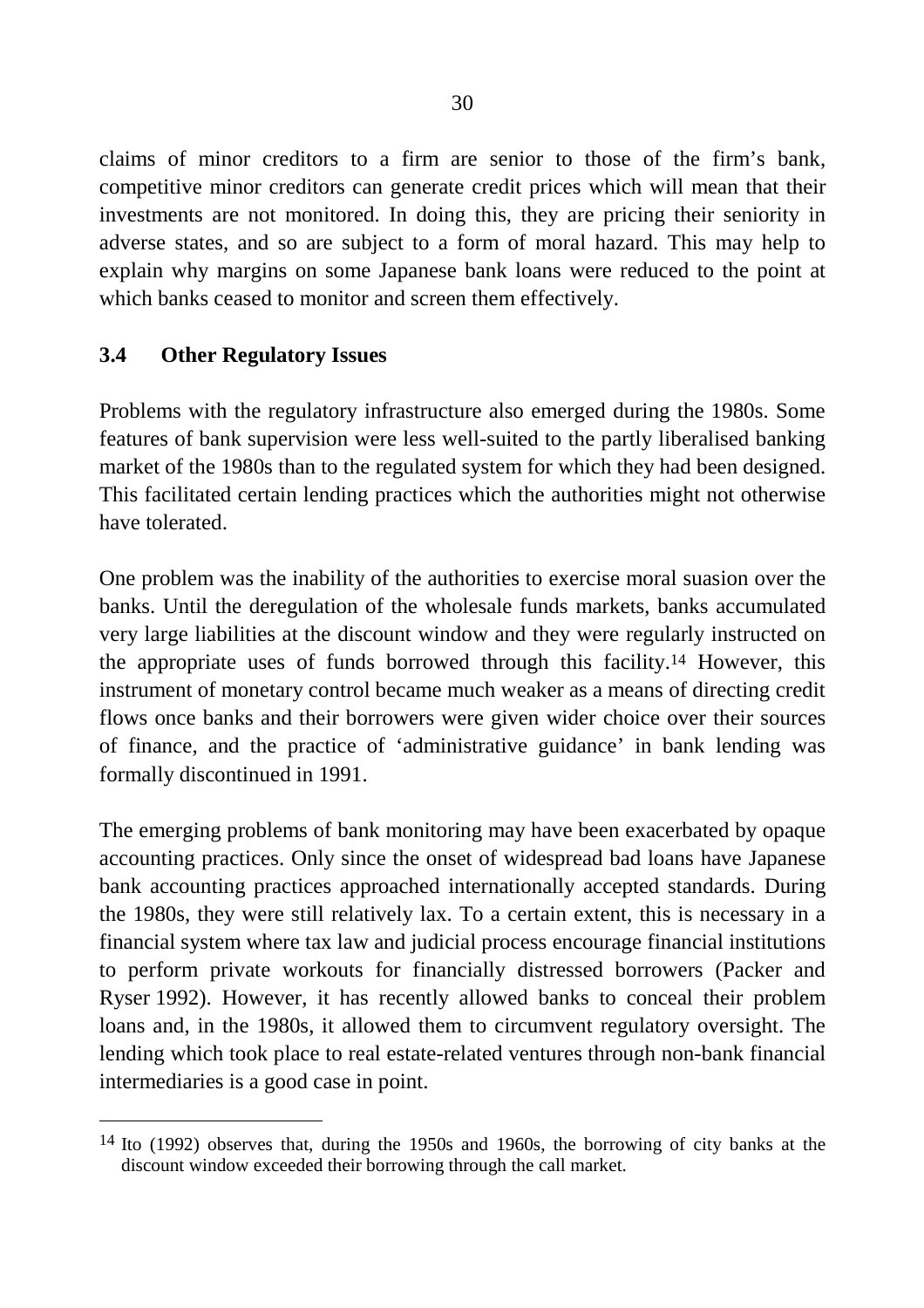A final problem was the regulation of non-bank financial intermediaries. Many of the NBFIs to which the banks lent were beyond the jurisdiction of the Ministry of Finance. They either evaded financial regulation outright or were subject to a system of financial regulation that was itself subject to demarcation problems.

# **4. Summary**

This paper has traced Japan's current banking problems back to the displacement of the banking system that occurred during the 1980s. It has argued that one key cause of the problem was a trend deterioration in the average quality of borrowers, as large firms experienced a reduced need for bank finance on account of their own natural maturation and the greater accessibility of securities markets.

At the same time, banks became more adventurous in their lending. Their franchise values had declined with their shifting customer base and the deregulation of the wholesale funds markets. They responded with more aggressive loans promotion and less attention to their monitoring and screening of borrowers.

Financial deregulation certainly influenced both processes. By the late 1970s, the internationalisation and domestic liberalisation of Japan's capital markets were overdue. But the evidence presented in this paper highlights the difficulties that the authorities experienced in insulating the banking system against the more harmful effects of necessary reforms.

Macroeconomic policy, and monetary policy in particular, may also have contributed to Japan's banking problems. Although suited to inflationary and exchange rate conditions of the time, monetary policy in the late 1980s was less consistent with stability in the banking system. It contributed to an emerging adverse selection problem in the lending market, and it compressed bank margins in a way that encouraged the preference of banks for risky lending.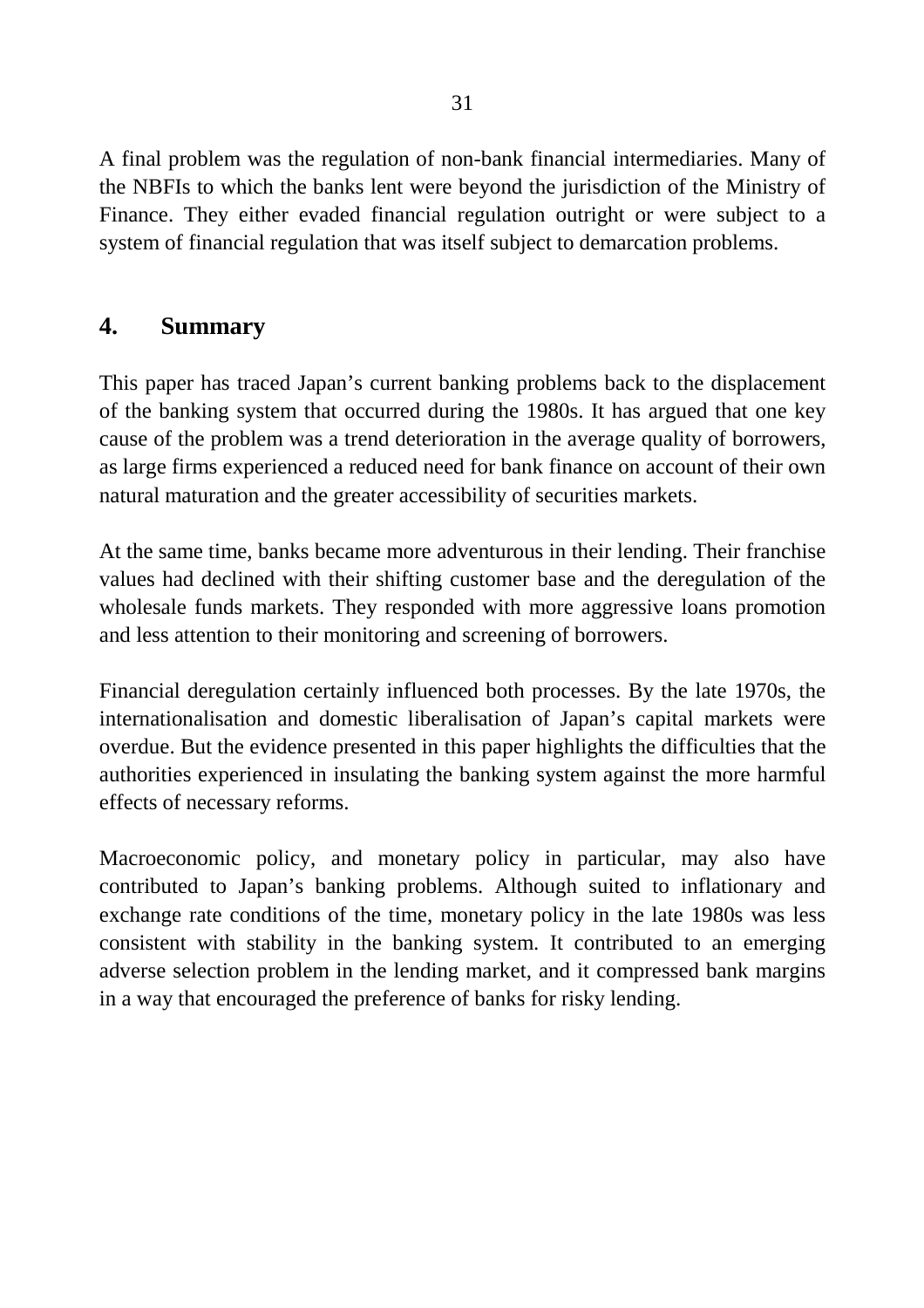### **References**

**Anderson CW and AK Makhija (1999)**, 'Deregulation, Disintermediation and Agency Costs of Debt: Evidence from Japan', *Journal of Financial Economics*, 51, pp 309–399.

**Aoki M (1984),** 'Shareholders' Non-unanimity on Investment Financing: Banks vs. Individual Investors' in M Aoki (ed), *The Economic Analysis of the Japanese Firm*, North Holland, Amsterdam, pp 193–224.

**Aoki M (1990)**, 'Toward an Economic Model of the Japanese Firm', *Journal of Economic Literature*, 28, pp 1–27.

**Aoki M and H Patrick (1994)**, *The Japanese Main Bank System: Its Revelance for Developing and Transforming Economies*, Oxford University Press, Oxford.

**Aoki M, H Patrick and P Sheard (1994)**, 'The Japanese Main Bank System: An Introductory Overview' in M Aoki and H Patrick (eds), *The Japanese Main Bank System: Its Relevance for Developing and Transforming Economies*, Oxford University Press, Oxford, pp 109–141.

**Argy V (1987)**, 'International Financial Liberalisation – the Australian and Japanese Experiences Compared', Monetary and Economic Studies, Bank of Japan.

**Bank of Japan (1991a)**, 'Recent Developments in Lending Rates: changing behavior of banks under interest rate liberalization', Bank of Japan Special Paper No 206.

**Bank of Japan (1991b)**, 'Credit Risk Management of Financial Institutions Related to Lending', Bank of Japan Special Paper No 205.

**Bank of Japan (1991c)**, 'Corporate Management under Continued Economic Expansion', Bank of Japan Special Paper No 199.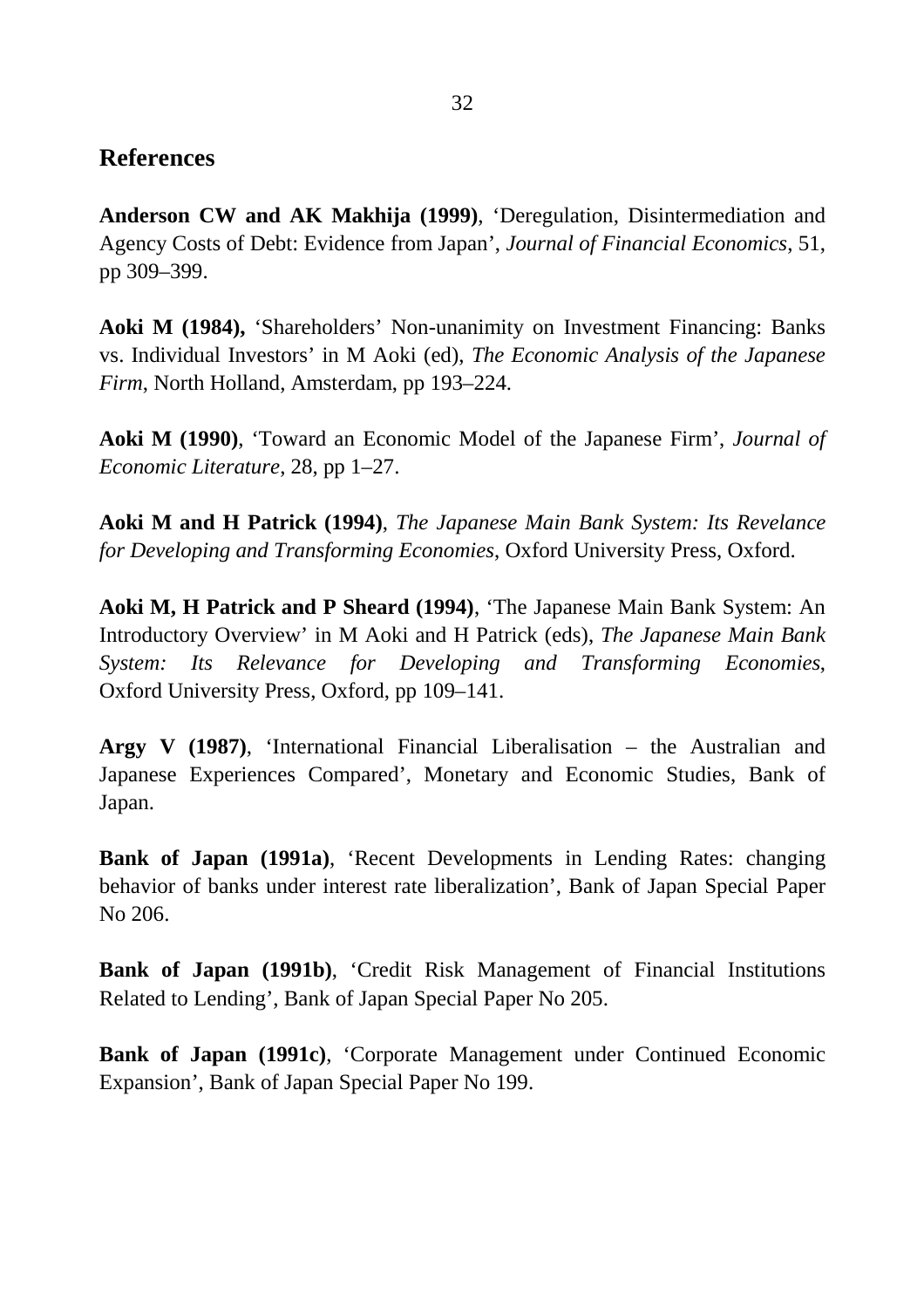**Bank of Japan (1993a)**, 'Japanese Banks' Capital Ratio and Their Earnings Trend: a return on equity analysis', Bank of Japan Special Paper No 230.

**Bank of Japan (1993b)**, 'Functions of Stockmarkets: implications for corporate financial activities', Bank of Japan Special Paper No 225.

**Bank of Japan**, *Economic Statistics Annual*, various issues.

**Calder KE (1993)**, *Strategic Capitalism*, Princeton University Press, Princeton, New Jersey.

**Cargill TF and S Royama (1992)**, 'The Evolution of Japanese Banking and Finance' in G Kaufman (ed), *Banking Structures in Major Countries*, Kluwer Academic Publishers, Boston, pp 333–388.

**Caves RE and M Uekusa (1976)**, *Industrial Organization in Japan*, Brookings Institution, Washington DC.

**Diamond DW (1991)**, 'Monitoring and Reputation: the choice between bank loans and directly placed debt', *Journal of Political Economy*, 99(4), pp 689–721.

**Economic Planning Agency (1992)**, 'Economic Survey of Japan 1992–1993', Government of Japan, Tokyo.

**Economic Planning Agency (1993)**, 'Economic Survey of Japan 1992–1993', Government of Japan, Tokyo.

**East Asia Analytical Unit (EAAU) (1996)**, 'Financial Sector Reform' in *A New Japan? Changes in Asia's Megamarket*, Department of Foreign Affairs and Trade, Canberra.

**Frankel J (1991)**, 'Japanese Finance in the 1980s: A Survey' in Krugman P (ed) *Trade with Japan: Has the Door Opened Wider*?, University of Chicago Press, Chicago, pp 225–268.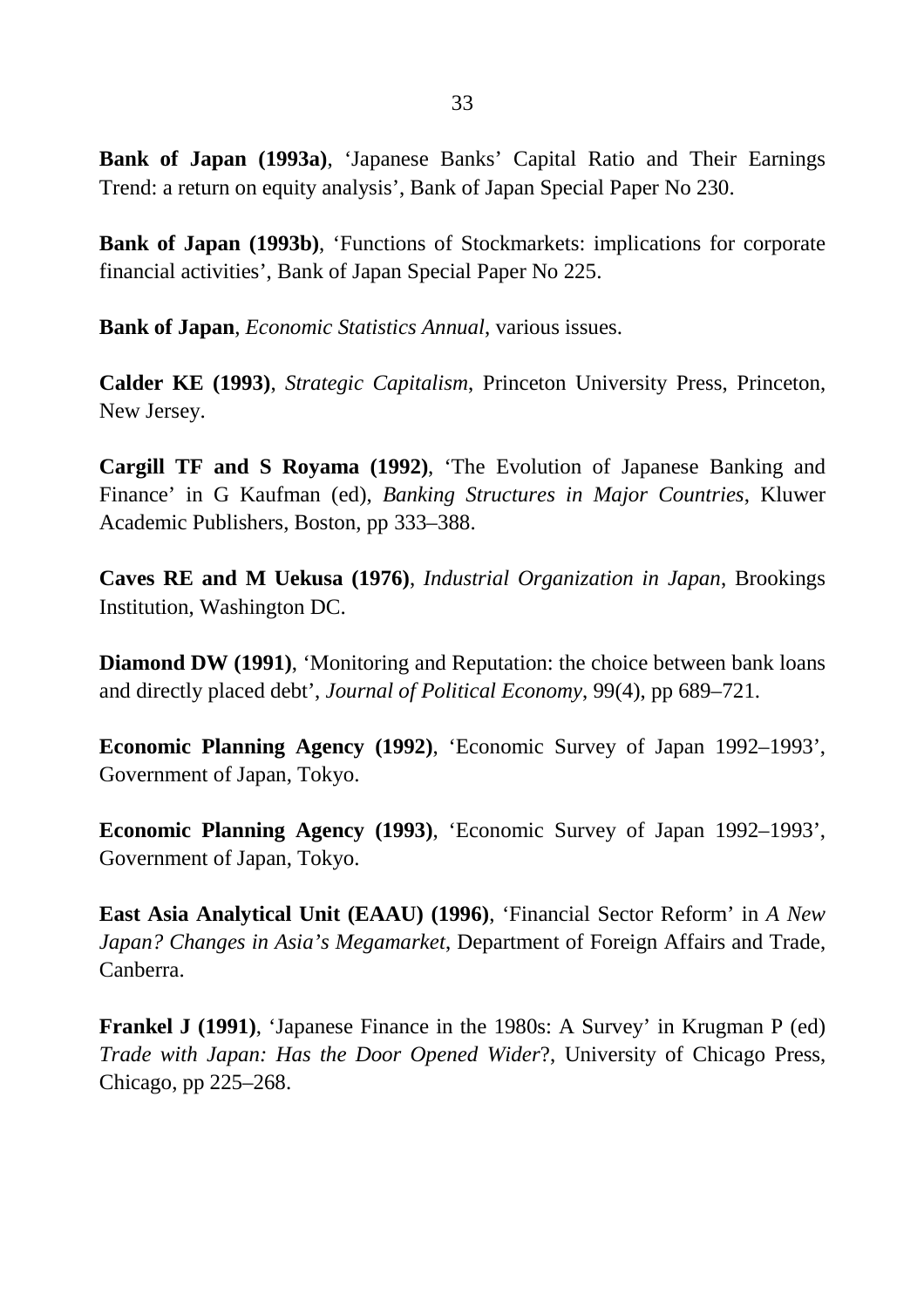**Gerlach M (1992)**, *Alliance Capitalism: The Social Organization of Japanese Business*, University of California Press, Berkeley.

**Gower L (1996)**, 'Moral Hazard and Main Bank Monitoring' in P Sheard (ed), *Japanese Firms, Finance and Markets*, Addison-Wesley Longman, Melbourne, pp 143–165.

**Hall M (1998)**, *Financial Reform in Japan: Causes and Consequences*, Edward Elgar, Cheltenham.

**Hamada K and A Horiuchi (1987)**, 'The Political Economy of the Financial Market' in Yamamura K and Y Yasuba (eds), *The Political Economy of Japan*, Stanford University Press, California, pp 223–260.

**Hodder JE (1991)**, 'Is the Cost of Capital Lower in Japan?', *Journal of the Japanese and International Economies*, 5(1), pp 86–100.

**Hodder JE and AE Tschoegl (1985)**, 'Some Aspects of Japanese Corporate Finance', *Journal of Financial and Quantitative Analysis*, 20(2), pp 173–191.

**Horiuchi A (1993)**, 'Functions of the Japanese Capital Market'*, Japanese Economic Studies*, 21(3), pp 66–95.

**Horiuchi A (1994)**, 'An Overview of the Japanese Financial Liberalisation', mimeo.

**Horiuchi A, F Packer and S Fukuda (1988)**, 'What Role Has the 'Main Bank' Played in Japan?', *Journal of the Japanese and International Economies*, 2(2), pp 159–180.

**Hoshi T (1993)**, 'Evolution of the Main Bank System in Japan', *Research Report 93–04*, Graduate School of International Relations and Pacific Studies.

**Hoshi T and A Kashyap (1999)**, 'The Japanese Banking Crisis: Where Did it Come From and How Will it End?', NBER Working Paper No 7250.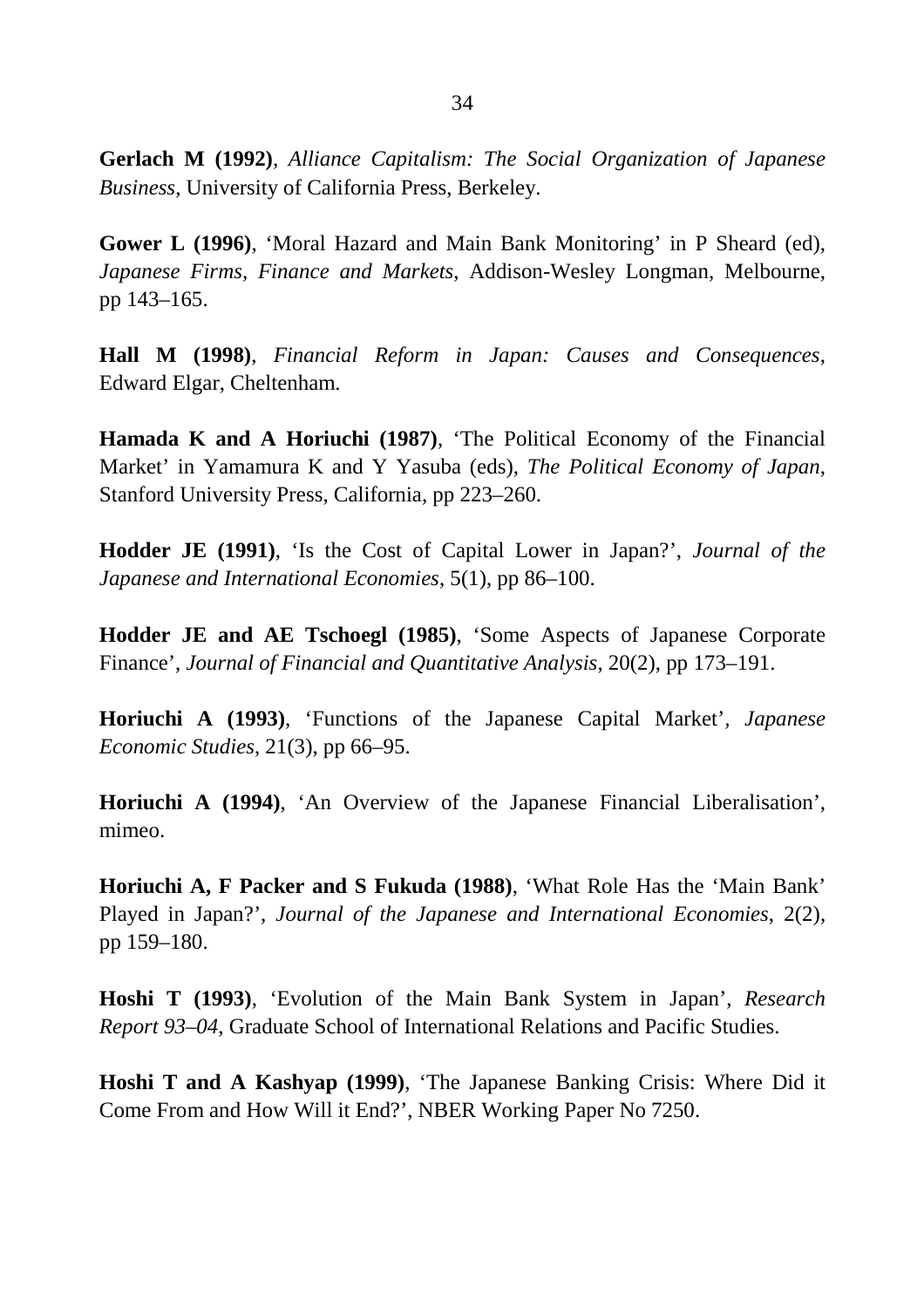**Hoshi T, A Kashyap and D Scharfstein (1991)**, 'Corporate Structure, Liquidity, and Investment: Evidence from Japanese Industrial Groups', *Quarterly Journal of Economics*, 10, pp 33*–*60.

**Hoshi T, A Kashyap and D Scharfstein (1993)**, 'The Choice Between Public and Private Debt: An Analysis of Post-Deregulation Corporate Financing in Japan', NBER Working Paper No 4421.

**Ito T (1992)**, *The Japanese Economy*, MIT Press, Cambridge.

**Japan Fair Trade Commission**, *Research on Derivative Deposits*, various issues.

**Lichtenberg FR and GM Pushner (1994)**, 'Ownership Structure and Corporate Performance in Japan', *Japan and the World Economy*, 6, pp 239*–*261.

**Lincoln EJ (1998)**, 'Japan's Financial Problems', *Brookings Papers on Economic Activity*, (2), pp 347*–*375.

**Ministry of Finance (1993***), The Mechanism and Economic Effects of Asset Price Fluctuations*: *A Report of the Research Committee*, Ministry of Finance, Japan.

**Myers SC (1977)**, 'Determinants of Corporate Borrowing', *Journal of Financial Economics*, 5(2), pp 147*–*175.

**Nakajima Z and H Taguchi (1995)**, 'Toward a More Stable Framework: Long-Term alternatives: an Overview of Recent Bank Disruption Worldwide' in Sawamoto, Z Nakajima and H Taguchi *et al* (eds), *Financial Stability in a Changing Environment*, St Martin's Press, New York, pp 41*–*98.

**Nakatani I (1984)**, 'The Economic Role of Financial Corporate Grouping' in M Aoki (ed), *The Economic Analysis of the Japanese Firm*, North Holland, Amsterdam.

**Oda N (1999)**, 'Estimating Fair Premium Rates for Deposit Insurance Using Option Pricing Theory', Bank of Japan, *Monetary and Economic Studies*, 17 (1), pp 133*–*170.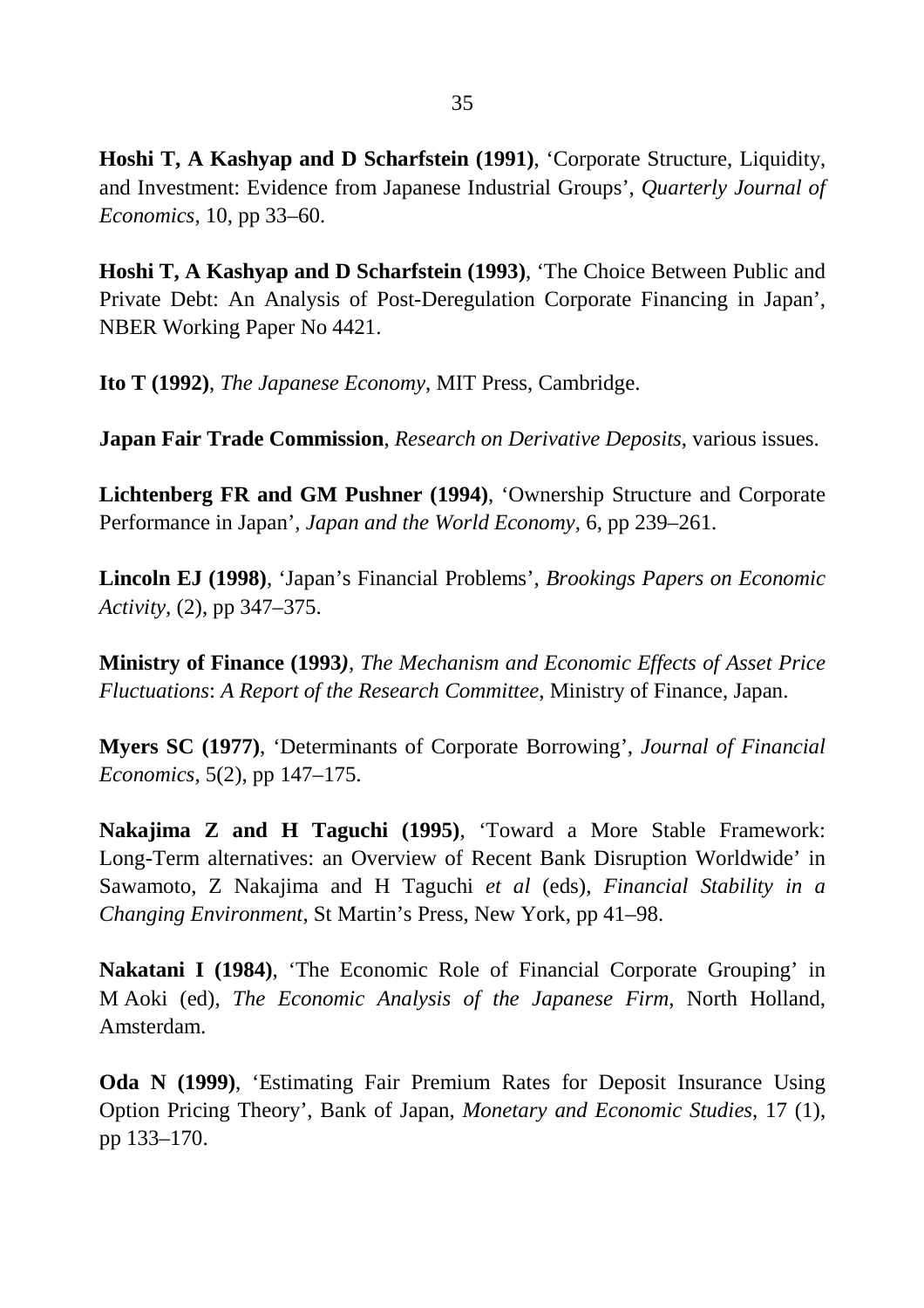**OECD (1996)**, 'Economic Surveys, 1995*–*1996: Japan', OECD, Paris.

**OECD (1999)**, 'Economic Surveys, 1998*–*99: Japan', OECD, Paris.

**OECD**, *Bank Profitability: Financial Statements of Banks*, various issues, OECD, Paris.

**Osano H and Y Tsutsui (1985)**, 'Implicit Contracts in the Japanese Bank Loan Market', *Journal of Financial and Quantitative Analysis*, 20(2), pp 211*–*219.

**Packer F and M Ryser (1992)**, 'The Governance of Failure: An Anatomy of Corporate Bankruptcy in Japan', Working Paper No 62, Center on Japanese Economy and Business, Columbia University.

**Patrick H (1999)**, 'The Causes of Japan's Financial Crisis', Pacific Economic Papers, 288, The Australia-Japan Research Centre, The Australian National University.

**Pascale R and T Rohlen, (1983)**, 'The Mazda Turnaround', *Journal of Japanese Studies*, 9, pp 219*–*263.

**Prowse SD (1992)**, 'The Structure of Corporate Ownership in Japan', *The Journal of Finance*, 47, pp 1121*–*1140.

**Ramseyer J (1994)**, 'Explicit Reasons for Implicit Contract: The Legal Logic to the Japanese Main Bank System', EDI Working Paper No 94*–*98, The World Bank.

**Suzuki S and R Wright (1985)**, 'Financial Structure and Bankruptcy Risk in Japanese Companies', *Journal of Business Studies*, 9, pp 97*–*110.

**Takeda M and P Turner (1992)**, 'The Liberalisation of Japan's Financial Markets: Some Major Themes', *BIS Economic Paper 34*, Basel.